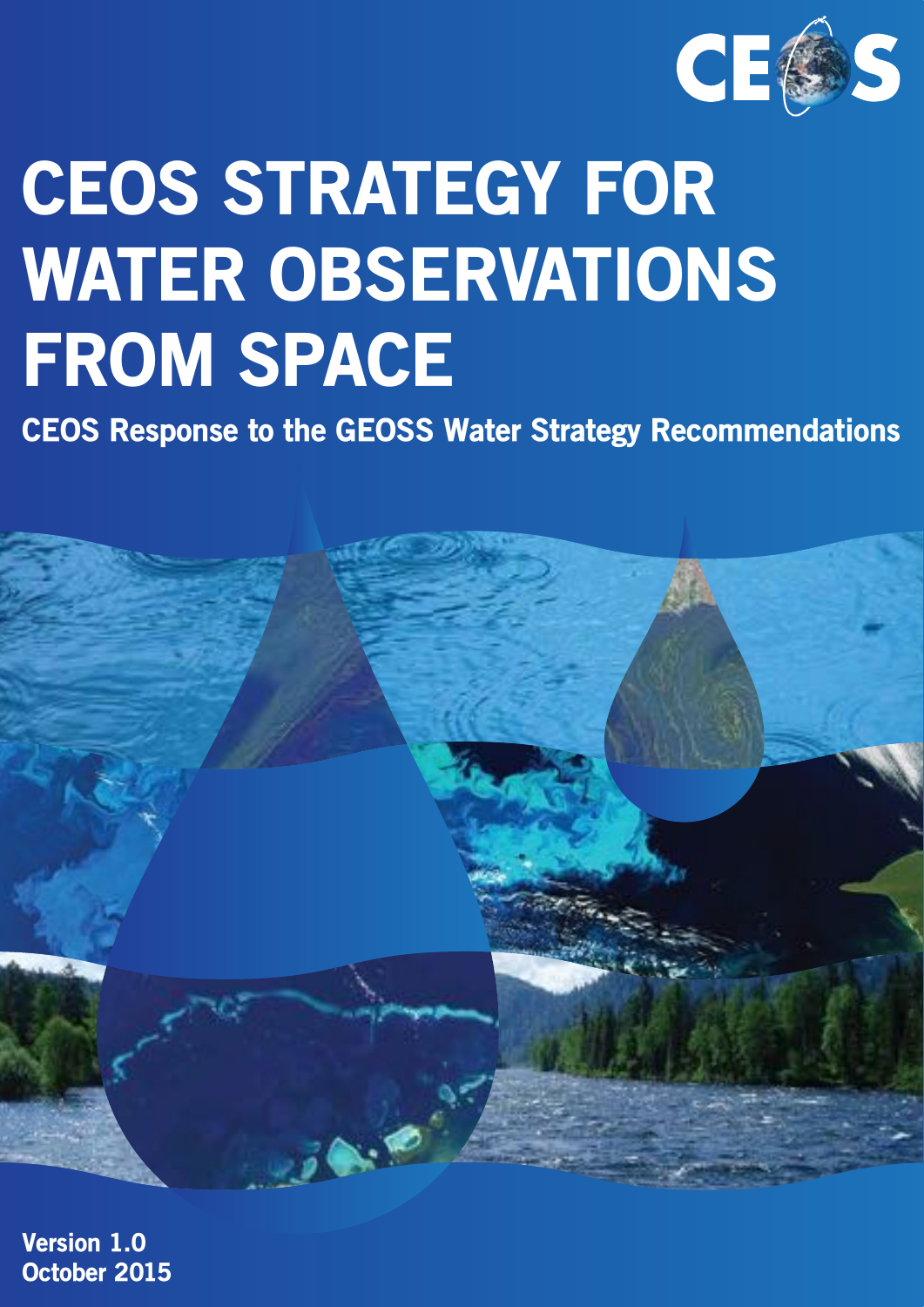# CEOS Strategy for Water Observations from Space

The Committee on Earth Observation Satellites (CEOS) Response to the Group on Earth Observations System of Systems (GEOSS) Water Strategy

Developed under the auspices of the Water Strategy Implementation Study Team

V1.0 for CEOS Endorsement

October 2015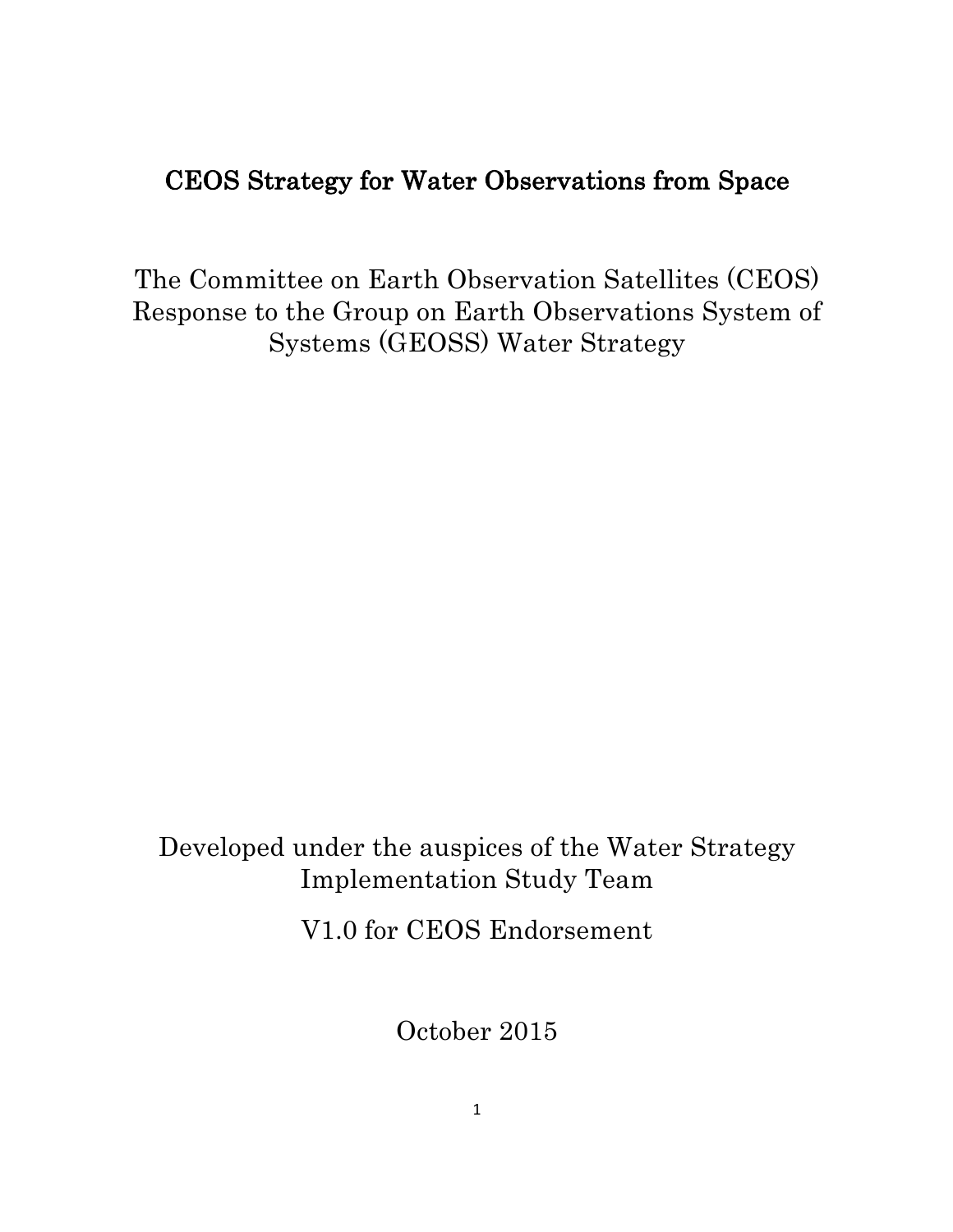# Contents

| 1. Introduction                                                | 3  |
|----------------------------------------------------------------|----|
| 2. Advancing satellite data acquisition                        | 6  |
| 3. Strengthening in-situ data acquisition                      | 16 |
| 4. Encouraging and conducting research and product development | 18 |
| 5. Facilitating data sharing and common standards              | 22 |
| 6. Expanding capacity development                              | 24 |
| 7. Additional recommendations                                  | 25 |
| 8. Way forward                                                 | 26 |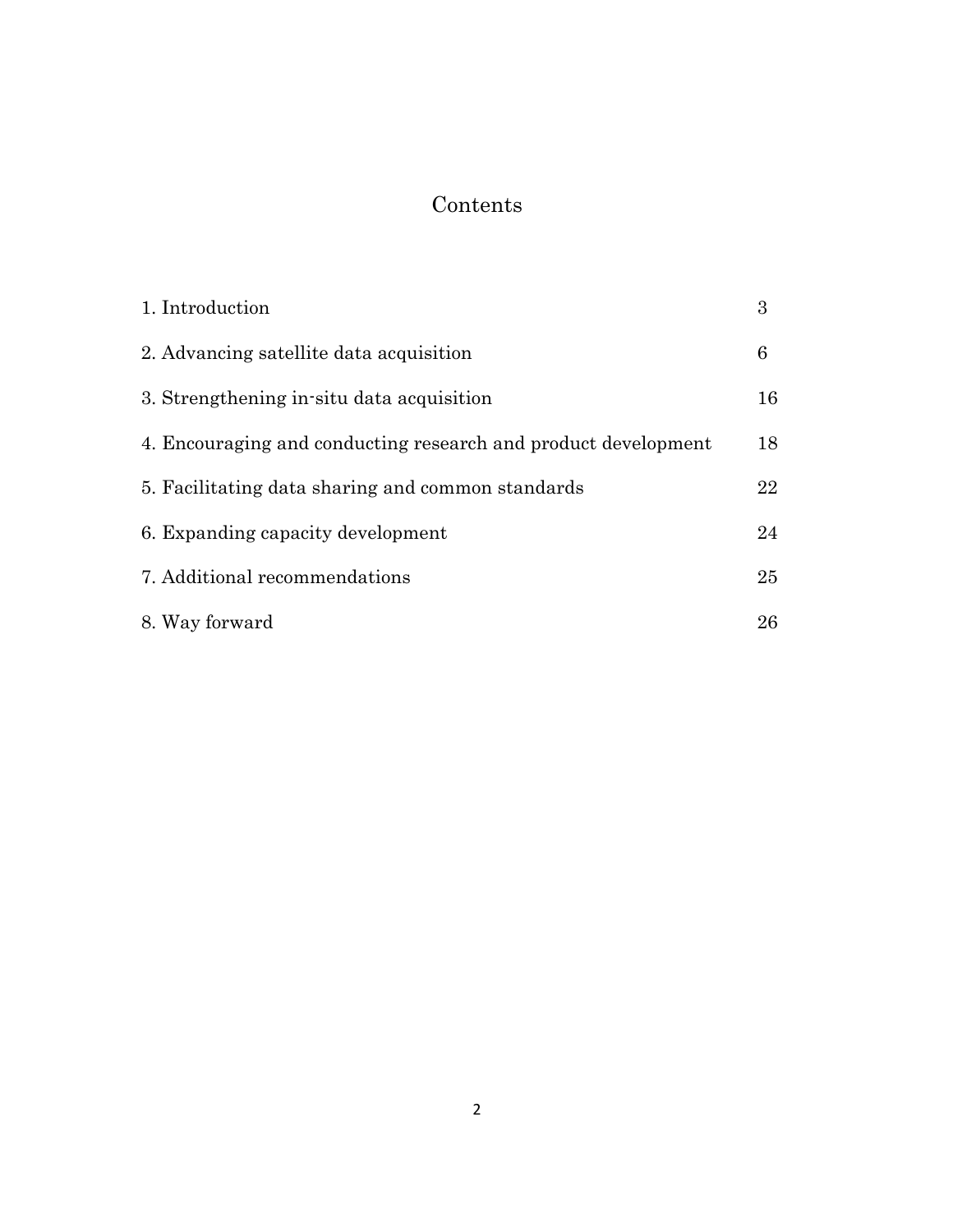# 1 Introduction

# 1.1 Purpose

This report has been prepared by the Committee on Earth Observation Satellites' (CEOS) and is a direct response to the needs expressed in the Group on Earth Observations System of Systems (GEOSS) Water Strategy (2014). The Group on Earth Observations (GEO), which is coordinating the development of the GEOSS, addresses water as one of its nine Societal Benefit Areas. The Water Strategy report outlines a strategy for using Earth observations to support improved decision-making to ensure the long-term viability of water resources and to enable the integrated management of water resources at the national, basin, and global scales. It suggests a framework for guiding decisions regarding priorities and strategies for the maintenance and enhancement of water cycle observations; enables improved water management based on a better quantification of fluxes and stores in the global water cycle; promotes strategies that will facilitate the acquisition, processing, and distribution of appropriate water data products; provides information on expertise, information systems, and datasets to the global, regional, and national water communities; and increases the availability and use of data, information, and indicators of the quality of inland and near-coastal waters to support operational water quality decision-making.

The GEOSS Water Strategy gives priority to the use of water-related Earth observations in six critical theme areas. These themes include the global security of domestic and useable water supplies, the adaptation of water resource systems to the impacts of climate change, the water-related health and welfare needs of the poor, protection from hydrometeorological extremes (including floods and droughts), the information needs of the security nexus of water, energy, and food, and access to water for ecosystems and biological systems.

# 1.2 Audience

The main audience for this report is CEOS and the organisations that comprise its membership, hereafter referred to as CEOS Agencies. It will serve primarily as an internal document to highlight priorities, identify opportunities for improved coordination and to create synergy, and provide guidance in planning for future water-related observations.

# 1.3 Approach

A CEOS Water Strategy Implementation Study Team (WSIST) was established by the 28th CEOS Plenary (Tromsø, Oct, 2014) to prepare this CEOS response to the GEOSS Water Strategy Report. This draft report was prepared by the WSIST by consolidating responses from each of the CEOS Agencies with an active interest in implementation of the Water Strategy recommendations. The draft report will be updated by consolidating inputs and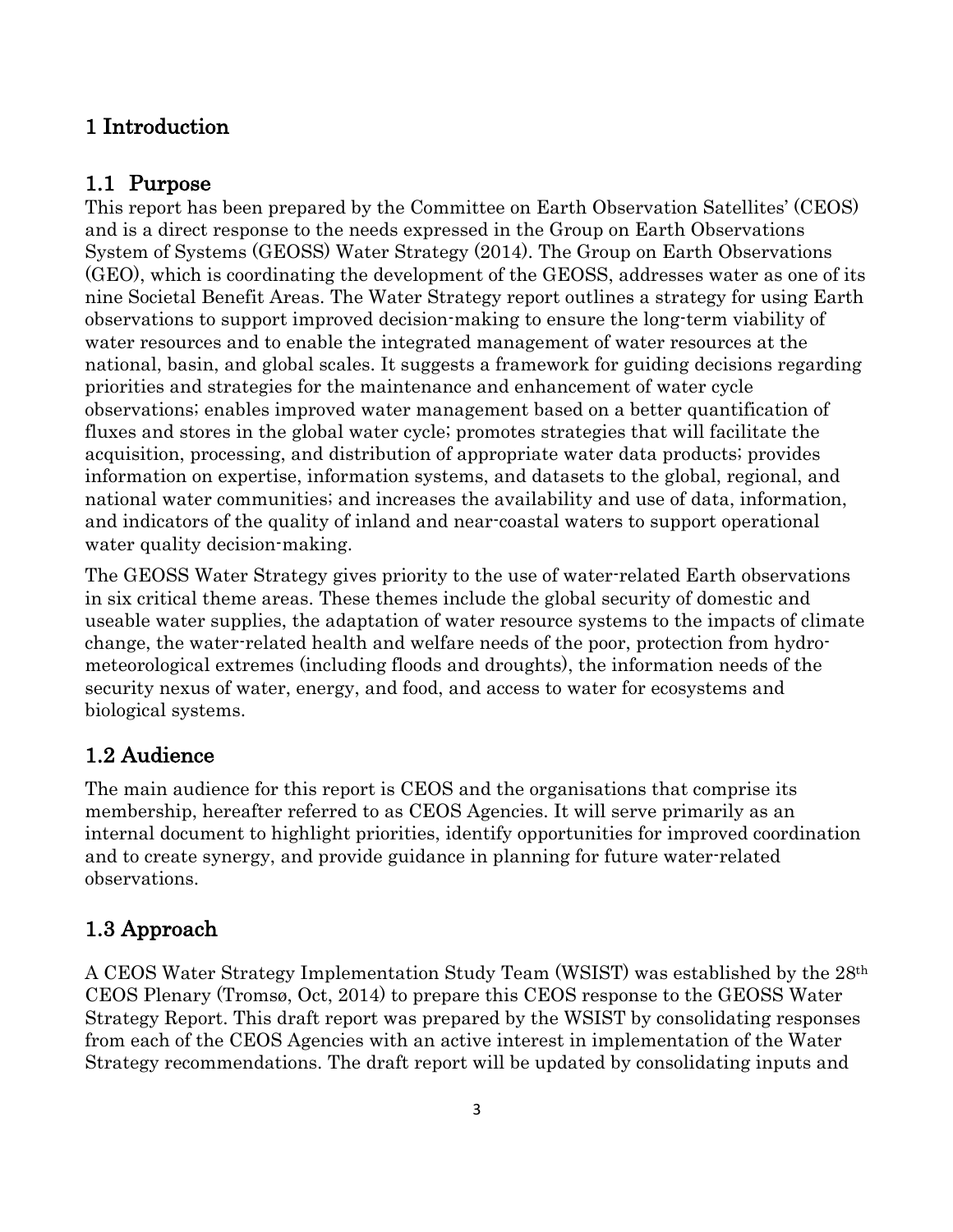feedback from all participating CEOS groups and Agencies – with the aim of endorsement of the report at the 29th CEOS Plenary (Kyoto, November 2015).

The GEOSS Water Strategy is a comprehensive publication with recommendations of relevance to a large number of communities and actors, in addition to CEOS and its Agencies. The WSIST has focused only on those 22 recommendations that are of direct relevance to CEOS and the planning and coordination of satellite-based observations. The GEOSS Water Strategy Report adopted the following categories for presentation of their recommendations:

- A enhancing user engagement
- B expanding data acquisition (general)
- C advancing satellite data acquisition
- D Strengthening in-situ data acquisition
- E encouraging and conducting research and product development
- F facilitating data sharing and common standards
- G expanding capacity development

For ease of tracking, the WSIST Report employs these same categories. However, the 22 recommendations to which CEOS has responded fall only in categories C, D, E, F, or G. In each case, CEOS has described its proposed approach to address the recommendations from the GEOSS Water Strategy. Some of these recommendations require substantial and sustained programmatic and financial commitments in support of a multitude of societal needs for water information and supporting observations from space. Consistent with the nature of the CEOS organisation and with existing observation strategies of CEOS, the response in each case should be interpreted as requesting best effort support from each contributing agency/government. The CEOS response provides an effective framework for monitoring and managing progress towards the GEOSS Water Strategy requirements but is ultimately dependent on the priorities and capacities of individual agencies and their satellite observing programmes.

# 1.4 Contents

The following sections systematically address the recommendations and CEOS response according to the GEOSS Water Strategy categories:

Section 2: Advancing Satellite Data Acquisition

Section 3: Strengthening In-situ Data Acquisition

Section 4: Encouraging and Conducting Research and Product Development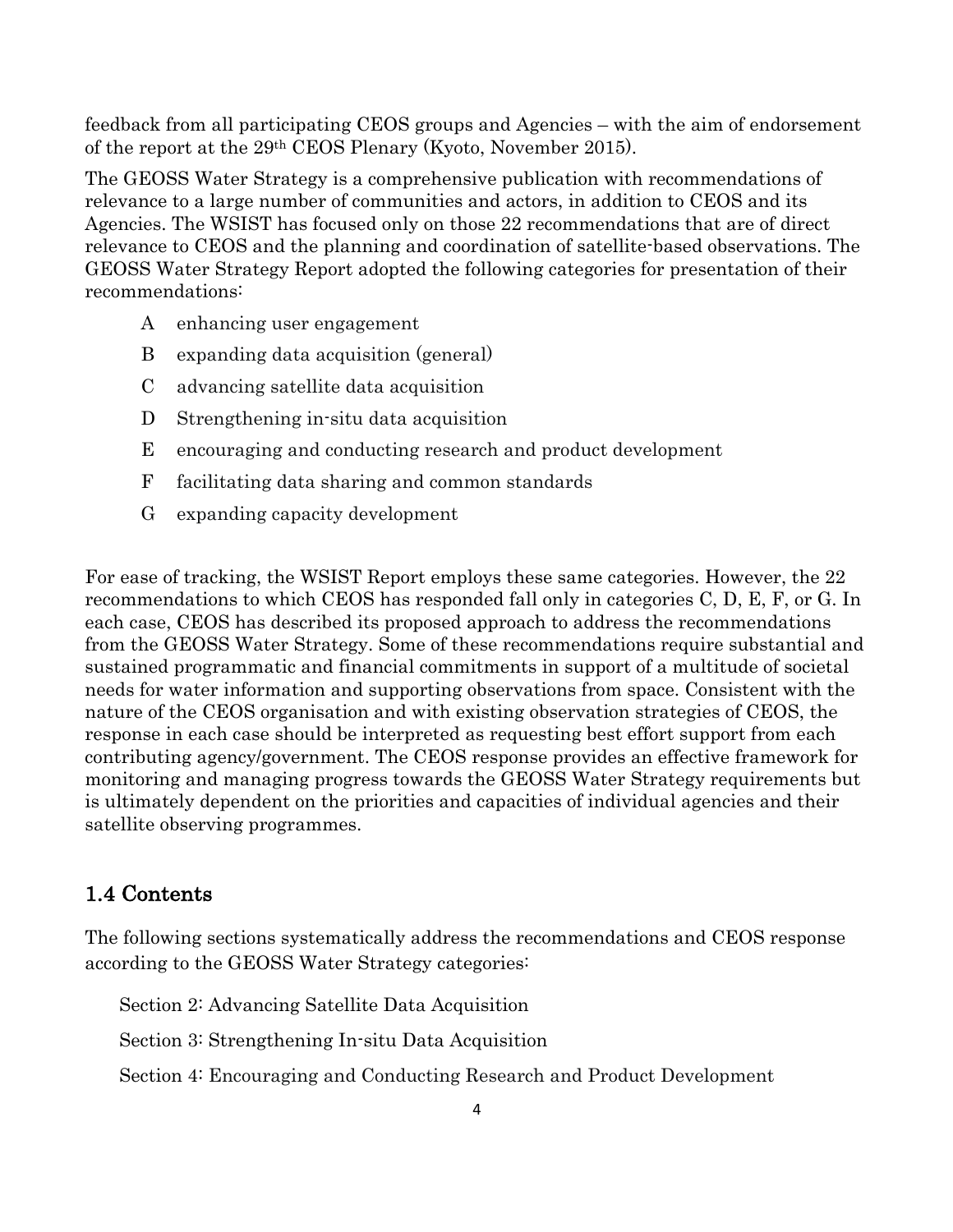Section 5: Facilitating Data Sharing and Common Standards Section 6: Expanding Capacity Development Section 7: Additional recommendations

In each case, the section lists the relevant recommendation, the CEOS response, along with: the time horizon for the action; the lead entity within CEOS; the contributing entities within CEOS; any proposed external partnerships.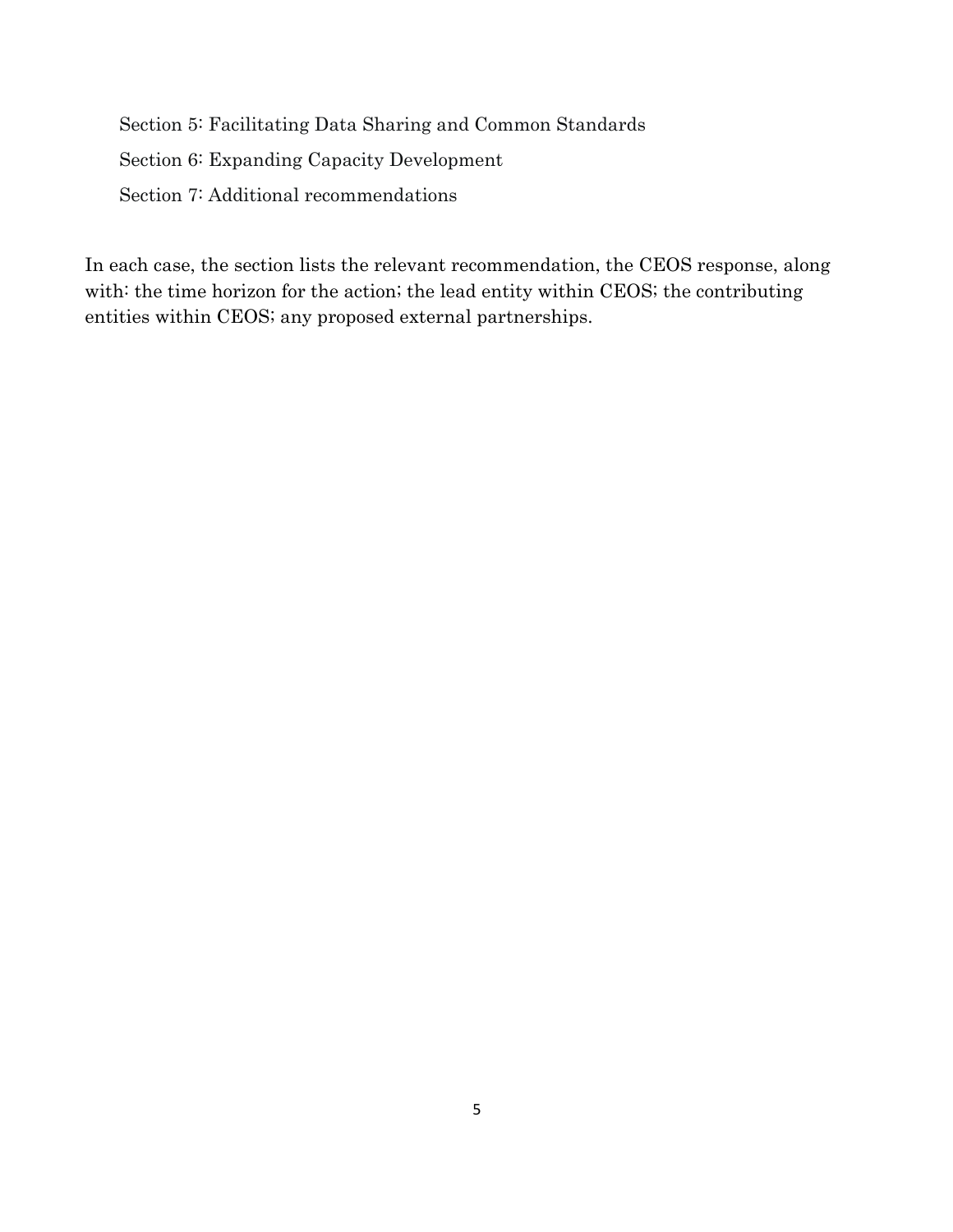# 2 Advancing satellite data acquisition

CEOS will take the lead in addressing this category of the GEOSS Water Strategy recommendations, and will solicit inputs from other groups who may also contribute.

**Recommendation C.1.** The feasibility of developing a Water-Train satellite constellation should be assessed. This suite of satellites would be modelled after the A-Train, providing a space segment of an observation system that would capture all fluxes and stores of the water cycle using a diverse suite of platforms and instruments. This system would operate as a Virtual Water Cycle Constellation.

#### CEOS response:

Coordination of current and future satellite missions to satisfy validated and prioritized user requirements is a clear mission and function of CEOS. CEOS notes that mechanisms like 'Virtual Constellation' and '<x>-Train' have specific characteristics, making them suitable to solve problems under certain conditions. For example, existing Virtual Constellations already coordinate certain subsets of CEOS Agency missions to meet user remote sensing requirements across a number of domains, raising questions about how those missions would be coordinated if domain-specific (rather than measurement-specific) Virtual Constellations were to be involved. The concept of '<x>-Train' refers specifically to the coordination of satellite orbits to support observation of a particular spatial area within a close time period. CEOS is unsure whether this is appropriate across all water variables, which operate across a wide range of spatial and temporal scales - unlike, for example, atmospheric measurements.

However, CEOS notes the value of establishing and implementing appropriate coordination mechanisms to support monitoring of the water cycle. CEOS therefore proposes to respond to this recommendation by undertaking a study to identify what axes of coordination (spectral, spatial, temporal) would ultimately translate into effective production of information with the biggest societal benefit and impact. For example, such a study would examine whether increasing spatial and temporal coverage of specific important water cycle variables such as evapotranspiration is of higher relevance to users than coordinated observations.

Such a study would also take into account current capabilities and their associated spatial and temporal characteristics, as well as capabilities likely for future planned and potential satellite systems. This would include consulting with the full range of CEOS Agencies. CEOS notes that a number of existing and proposed missions, including specialist missions (such as GPM) and more general missions (such as ALOS-2, SMOS/SMAP, Sentinel-2 or Landsat) have the potential to contribute to a coordinated solution. Such a study would take particular care to ensure proposals draw on, and reinforce the need for, data from current and future operational platforms. Such a study would also identify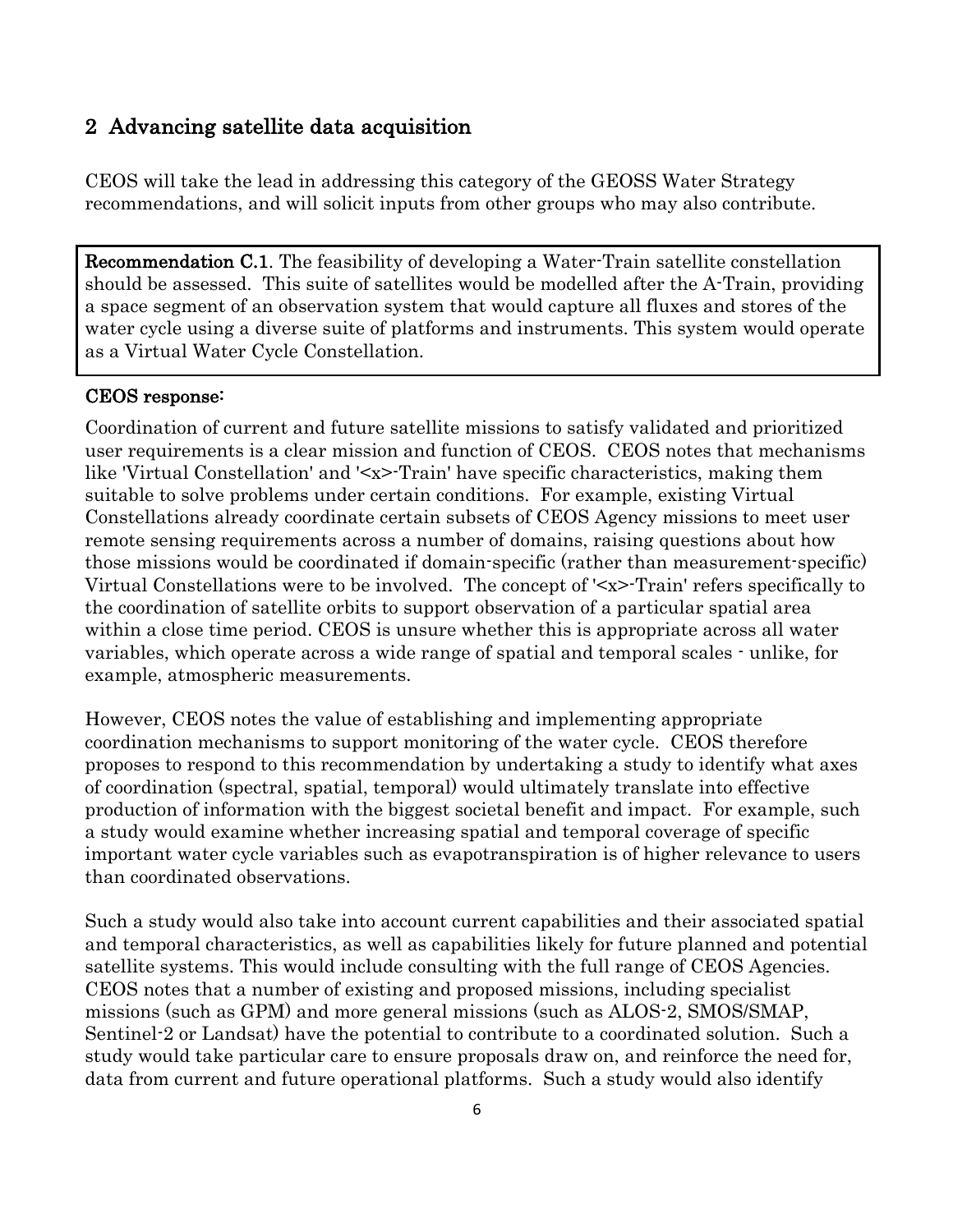where gaps and overlaps in existing measurements could be addressed to better meet water requirements, and to minimise the need for new missions. It should also consider how next-generation geostationary missions might impact the temporal frequency of observations without the need for new polar orbiting missions implied by an '<x>-Train' approach. CEOS will also ensure this study links with the activity proposed in its response to C10.

CEOS notes the need for clear guidance from end users about the procedures for application of integrated data streams for each of the relevant variables - before determining what the priorities for coordination might be and what is the most appropriate coordination mechanism (such as a new Virtual Constellation). GEO Integrated Global Water Cycle Observations (IGWCO) should coordinate this input, in close consultation with CEOS to ensure its suitability.

Proposed CEOS action for C1: CEOS to undertake a feasibility study on enhanced coordination of satellite missions, data acquisition and product generation to support an integrated approach to water monitoring.

CEOS lead entity: WSIST (One year extension of the WSIST will be proposed to conduct the feasibility study)

CEOS contributing entities: P-VC (TBC), LSI-VC (TBC), SEO

# Proposed external partnerships: WMO, CGMS, IGWCO

C.2. Satellite missions such as those in the A-Train and the planned EarthCare and GCOM-W2 missions and field experiments should be closely coordinated to measure cloud properties, with the goal of providing data for the study of precipitation processes and energy budgets. Furthermore, these satellite measurements should be transitioned into operations and sustained in the long term.

## CEOS response:

CEOS agrees with statements that the water and energy cycles are coupled in many ways, and proposes that this recommendation be expanded to include coincident measurement of relevant radiation fluxes (i.e., those significantly impacted by cloud presence and type).

CEOS Agencies have expressed their ability to contribute data from a range of missions of relevance to this recommendation, including VIIRS, CRIS, ATMS and EarthCare. CEOS notes that this coordination between field experiments and satellite observations already occurs in many cases, in support of existing calibration/validation campaigns.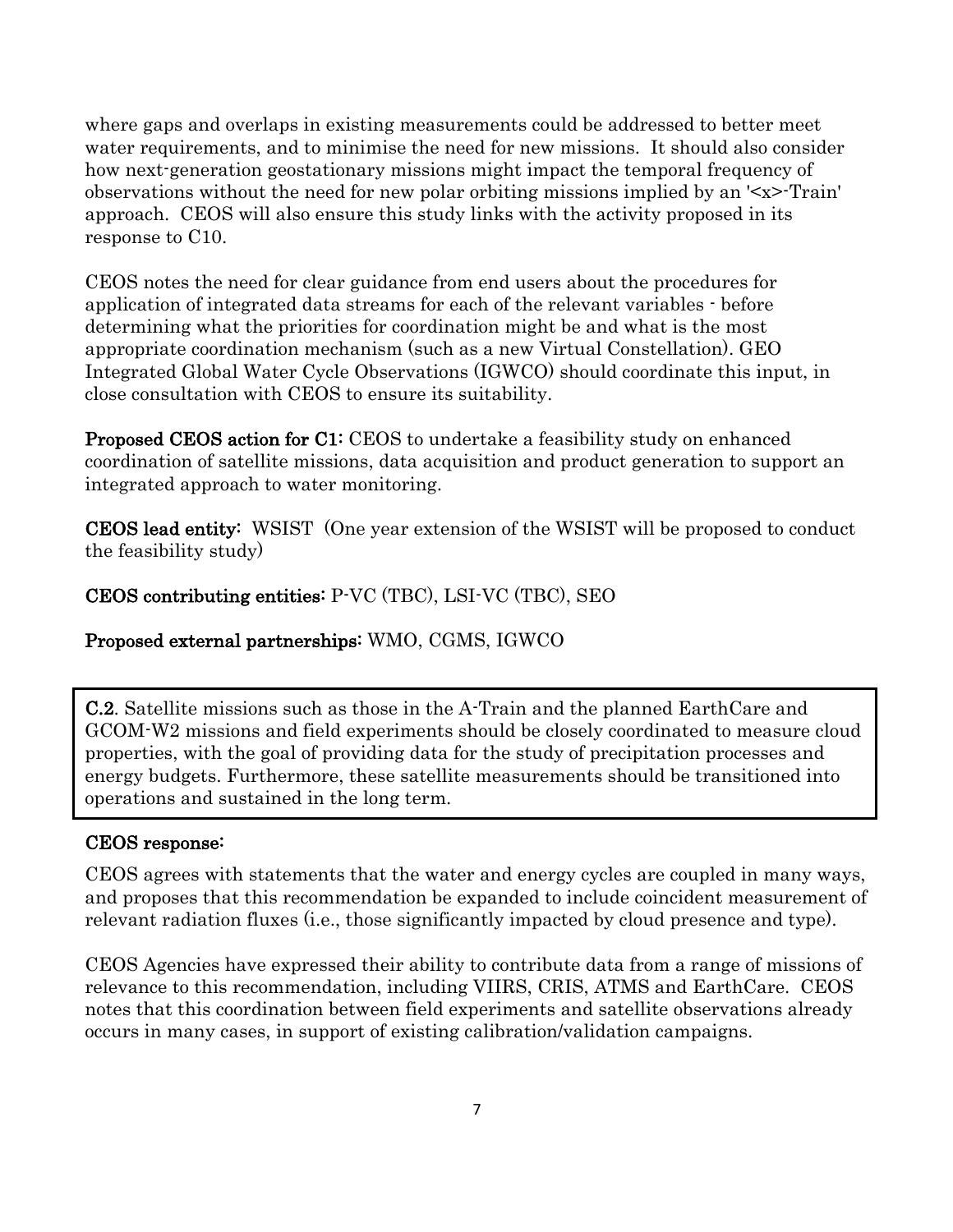CEOS seeks further clarity from the GEO IGWCO on additional coordination requirements, to be in a position to provide an indication of its ability to support the study goals. CEOS notes that a range of relevant missions are run in accordance with long term / fixed acquisition plans, and welcomes on-going dialogue with the GEO IGWCO on how to operate in this context.

CEOS notes that the provision of satellite measurements on an operational basis is a question for individual Agencies and their governments, but that the ability to explain how a particular mission might form part of a coherent international satellite observing system is a powerful input to funding decisions. CEOS further notes that the successful application of data from non-operational programs to deliver results to influential users, and effective communication of the impact and relevance of those applications by those users to key decision-makers, is an important step in transitioning research missions into operational programs. This is an area where CEOS welcomes the support of the GEO IGWCO in working with user communities.

CEOS Agencies have identified the potential to supply relevant field data, for example from international networks of surface flux towers, to complement better coordinated space data.

CEOS notes that Ralph Ferraro/NOAA submitted input to the GEO transitional 2016 Work Plan on Water Vapor and Clouds (and Aerosol and Precipitation) activity. The primary objective of this activity is to develop an observation strategy to improve the synergistic understanding between water vapor and clouds, and if feasible, aerosols and precipitation.

Proposed CEOS action for C2: CEOS to participate in the GEO water vapor and cloud activity, as proposed by Ralph Ferraro/NOAA.

CEOS lead entity: P-VC

# CEOS contributing entities:

# Proposed external partnership: WMO, CGMS, IGWCO

C.3. Advanced satellite technologies, such as hyperspectral infrared and millimetre/submillimetre and microwave radiometers, should be promoted to improve horizontal and vertical resolutions of key measurements to observe clouds, water vapour, and aerosols. As well, multi-frequency radars should be sustained and Doppler capabilities should be introduced to observe the cloud precipitation particle continuum and provide vertical velocities for critical cloud-process studies.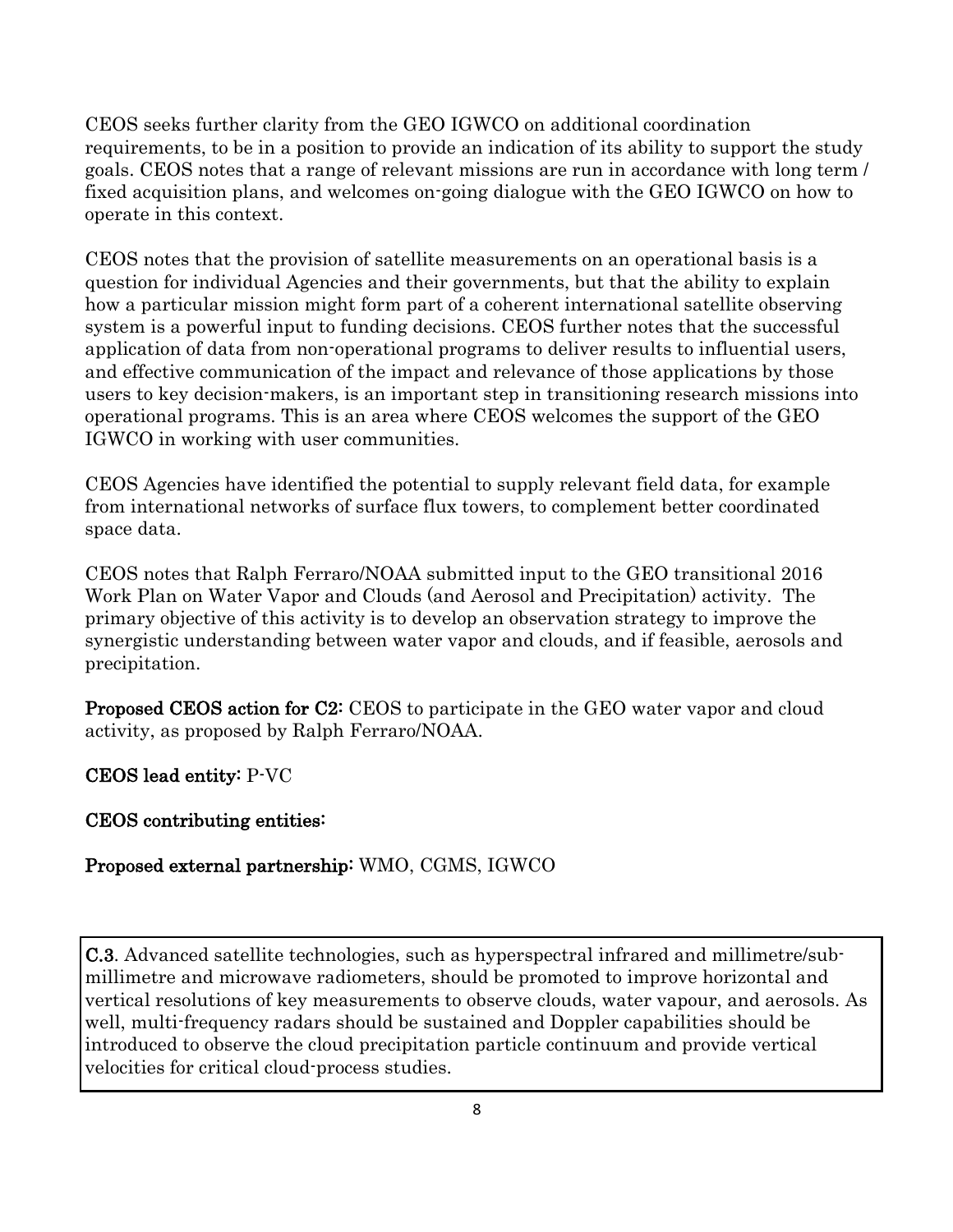## CEOS response:

CEOS Agencies have a number of existing and planned missions that will generate datasets which will, together, substantively address this recommendation in the medium term.

The EarthCARE/CPR mission is anticipated to be launched in 2015 or shortly thereafter, and will provide precipitation measurement capabilities for snow and ice. CEOS Agencies are developing advanced global water vapour retrievals (total column with 350m and 1km resolution), and aerosol retrievals (AOD and aerosol properties at 3km and 1 km resolutions) for the Sentinel-3 (low-earth orbit) and Sentinel-4 (geostationary) missions.

CEOS notes that the Precipitation Virtual Constellation is conducting a study to analyse post-GPM plans. A number of CEOS Agencies have already expressed in-principle commitment to GPM and other satellite-related activities that will support this goal - both for precipitation processes, clouds, and the role of aerosols with both. CEOS also notes that the JPSS/CrIS sensor will fly on J-1 and J-2.

CEOS also notes that the Ice Cloud Imager (ICI) covering the sub-mm wave range, IASI-NG a Microwave Imager (MWI) and 3MI will fly on the EPS-SG platforms in the 2020 time frame. CEOS believes that these will provide novel observing capabilities for operational polar satellites that complement the established and continuing microwave and thermal IR humidity soundings. The suite of complementary payloads on the Second Generation Polar System are expected to provide a sustained capability which could be complemented with specific research instrument missions. The Lightning Imager (LI) on MTG will provide new capability to detect deep convective cloud systems.

Although CEOS believes that this combination of missions will substantively address the requirements underpinning this recommendation, CEOS notes a possible gap in the area of operational multi-frequency radar - but this is under consideration by post-GPM system study being led by NASA and JAXA. CEOS would welcome dialogue with the GEO IGWCO on how to ensure the need is apparent to key decision-makers.

## Proposed CEOS action for C.3: same as C.2

CEOS lead entity: P-VC

CEOS contributing entities:

Proposed external partnership: WMO, CGMS, IGWCO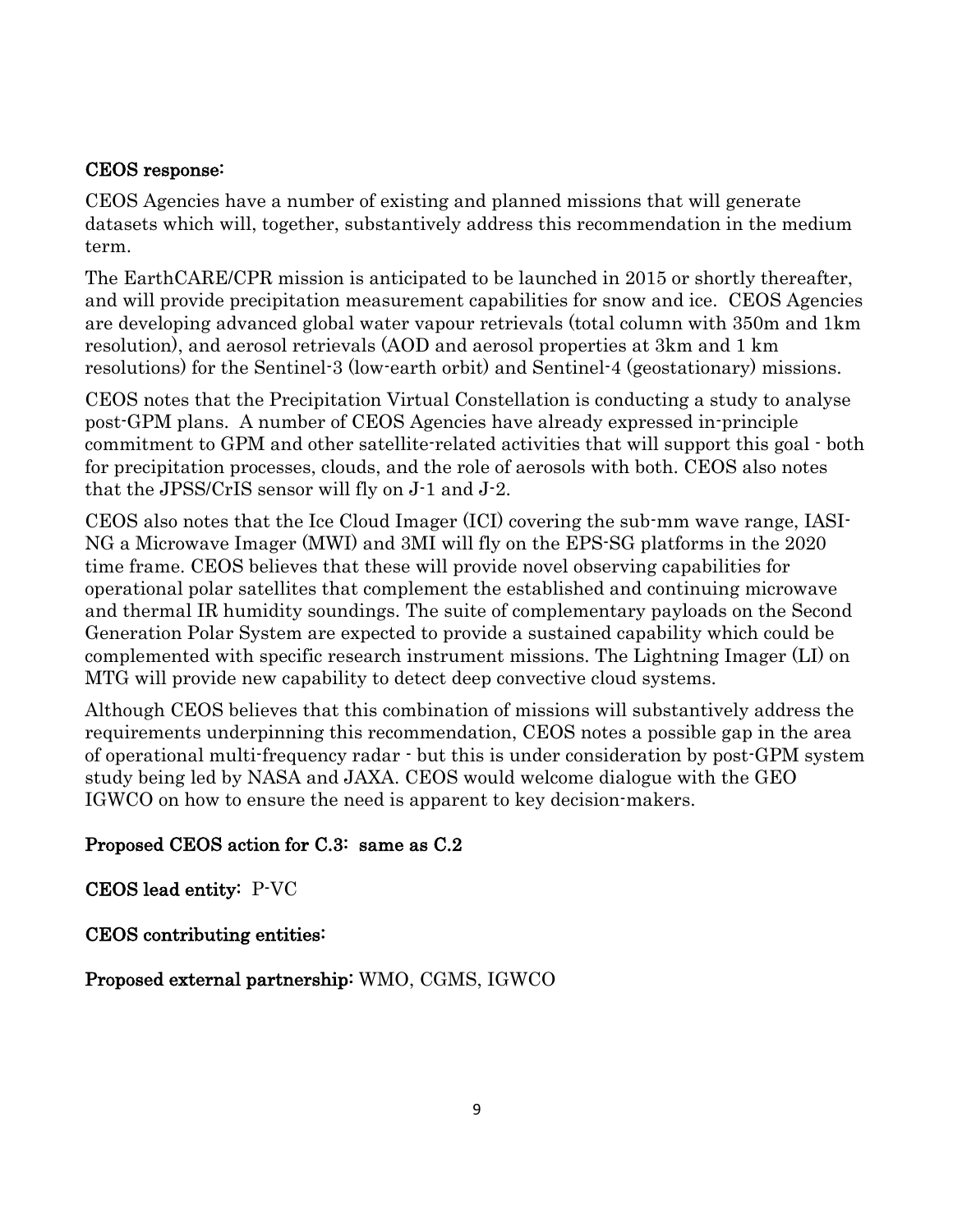C.4. The coverage and quality of satellite observations should be improved to a constellation providing three-hourly (or more frequent) revisit times over the entire globe by a combination of GMI/AMSR2-class multi-channel conically scanning microwave imagers and ATMS-class multi-channel cross-track microwave sounders. These instruments are identified because they provide input data for a wide range of applications.

## CEOS response:

Current GPM observations include GMI/AMSR-2, ATMS and SAPHIR plus the DMSP instruments and the recommendation has been already realized substantially. The CEOS Precipitation Virtual Constellation is coordinating the GPM constellation and its improvements in coverage and observation quality. The Precipitation Virtual Constellation is studying the post-GPM mission, including a three-frequency precipitation radar.

CEOS notes and supports that a number of missions are planned, or are under consideration. These missions include ATMS on J-1 and J-2, AMSR-2 follow-on on GCOM-W2, W-COM and two conical scanners and a cross-track MW sounder to be flown on EPS-SG.

CEOS notes that further study would be required, led by the GEO IGWCO, to determine how science and downstream user communities would benefit from having the 8-12 AMSR2/GMI type instruments in space, as proposed by this recommendation. The coverage of the tropics - thanks to low-inclined orbit missions - should be evaluated in detail, since (after the demise of TRMM) current capability is provided only by the SAPHIR sounder on board the Megha-Tropiques mission (already in extended life phase). Such a study should pay particular attention to anticipated downstream economic benefits, the cost of establishing the relevant space and ground segments, and clarification of the aspects of the water cycle that would be left under-observed. CEOS notes that there are positive synergies in enabling these study to be realized in cooperation with the WMO/CGMS International Precipitation Working Group.

CEOS will also conduct a study to consider the option of emulating the TRMM multisatellite precipitation analysis (TMPA) system for soil moisture. Such an approach would involve multiple polar orbiting and geostationary satellites calibrated to the reference instrument(s) on a core soil moisture satellite mission. The possibility of increased spatial resolution (< 1km), as well as increased temporal resolution, may have greater relevance to agricultural production which is of high, and growing, policy relevance.

CEOS notes that the Soil Moisture Operational Products System (SMOPS) of NOAA combines soil moisture retrievals from multi-satellites/sensors to provide a global soil moisture map with more spatial and temporal coverage (http://www.ospo.noaa.gov/Products/land/smops/). CEOS supports the idea of having a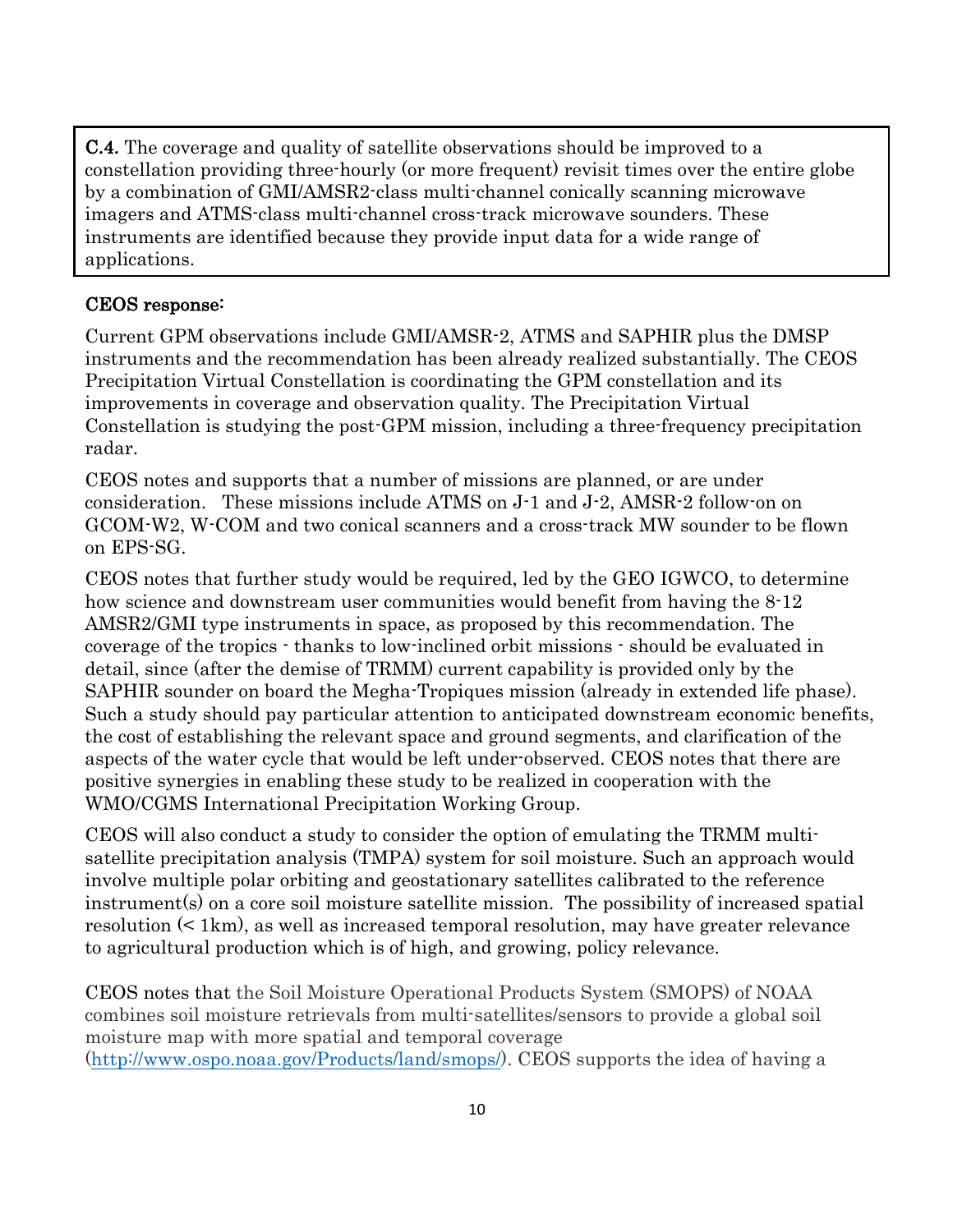better sampling in spatial and temporal domains of soil moisture using passive microwave at low frequency on polar orbits.

CEOS notes that George Huffman/NASA plans to develop a white paper on precipitation and coordination with P-VC is on-going.

Proposed CEOS Action for C4: CEOS to participate in the development of the white paper on precipitation, which George Huffman/NASA will lead.

CEOS lead entity: P-VC

CEOS contributing entities: TBD

## Proposed external partnership: WMO, CGMS, IPWG, IGWCO

C.5. Space-borne precipitation radar should be made operational and next-generation precipitation radar with advanced technology should be developed. The success of the TRMM precipitation radar has demonstrated that space-borne radar observations are among the most valuable multi-purpose observations of precipitation. Although the GPM Dual-frequency Precipitation Radar is expected to extend this result, a long-term plan is needed for using these radars operationally and a long-term commitment is needed by GEO members to ensure a continuity of supply for these instruments.

#### CEOS response:

Precipitation Virtual Constellation is studying a post-GPM mission, including a threefrequency precipitation radar (Ku, Ka and W bands). In the study, a long-term strategy for the precipitation radar and precipitation mission will be developed. It is useful to note that the potential of assimilating SMOS/SMAP data in order to improve rainfall estimates derived from GPM series of satellites.

CEOS notes that issues of provision of satellite measurements on an operational basis is a question for individual Agencies and their governments, but that the ability to explain how a particular mission would form part of a coherent international satellite observing system is a powerful input to funding decisions. CEOS further notes that the successful application of data from non-operational programs to deliver results to influential users, and effective communication of the impact and relevance of those applications by those users to key decision-makers, is an important step in transitioning to an operational basis. This would be an area where CEOS welcomes the support of the GEO IGWCO in working with user communities. GEO support and GEO member commitments will be requested to ensure continuity of supply for these instruments.

## Proposed CEOS action for C.5: same with C.4.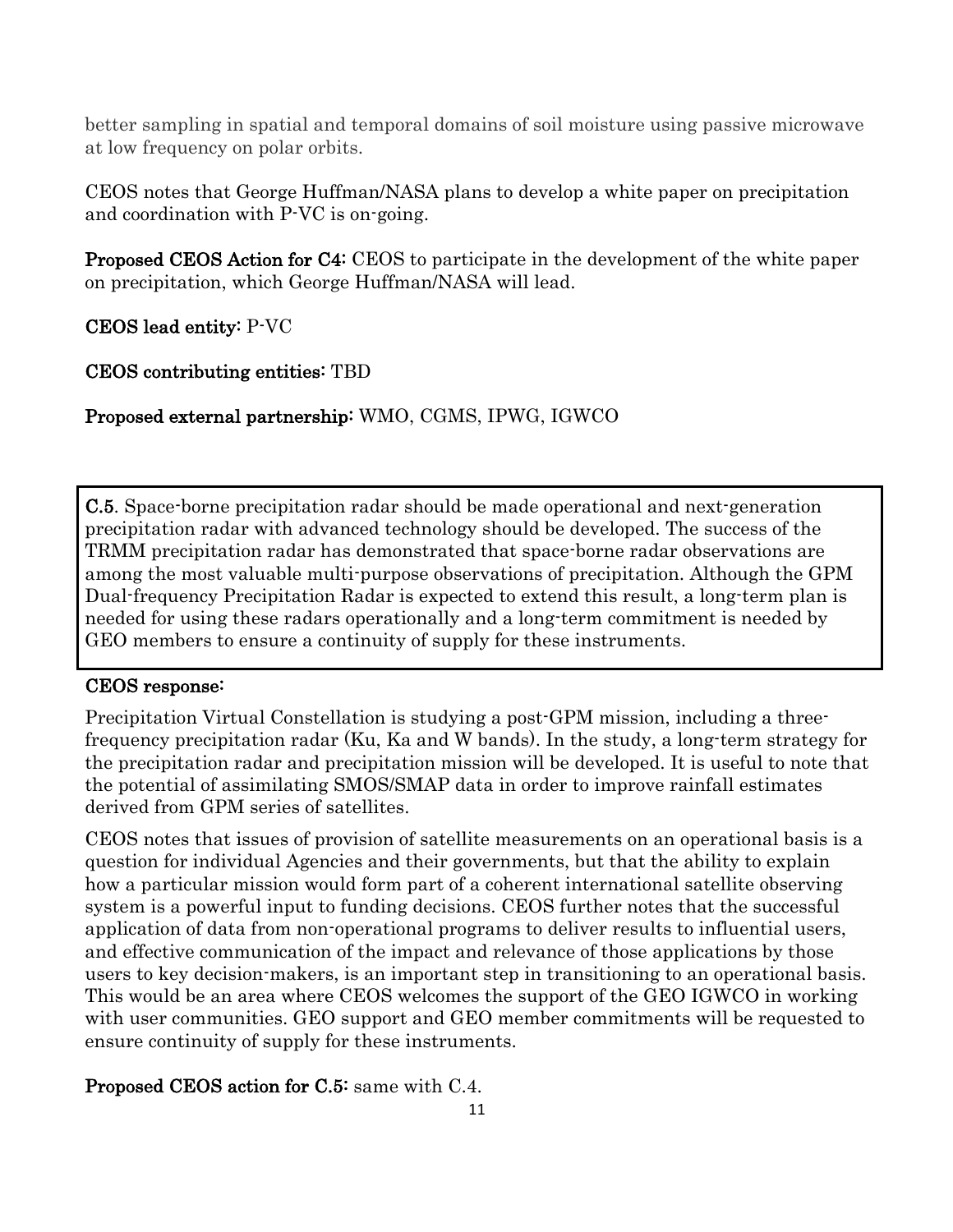#### CEOS lead entity: P-VC (TBC)

#### CEOS contributing entities: TBD

#### Proposed external partnership: WMO, CGMS, IGWCO

C.6. A commitment by CEOS, GEO, and their members to provide requisite thermal band imaging sensors on satellites is needed. Routine Land Surface Temperature (LST) observations at high spatial/low temporal (e.g., LANDSAT), moderate spatial/temporal (e.g., MODIS), and low spatial/high temporal (e.g., GOES, Meteosat, and other geostationary platforms) are essential in order to improve ET estimation from the field to the continental and, ultimately, to the global scale. Responsible agencies need to process and make available LST datasets from GEO satellites so that these products can be used to map ET in near-real time. More frequent revisit times (four-day) along with higher resolutions (finer than 100 metres) through multiple LANDSAT-type satellites are needed to compensate for data loss from clouds and water management requirements.

#### CEOS response:

l,

Numerous CEOS members are actively engaged in the development and improvement of LST estimation methods and products. At high spatial resolution, NASA and USGS are supporting studies to exploit Landsat thermal data to produce calibrated LST for improved ET estimation. NASA is considering deployment of a Landsat-like thermal sensor (2019) to ensure continuity of such measurements. In a cooperative framework, CNES (with NASA/JPL, ISRO), is currently defining a high spatial resolution/high revisit mission (60m, 3 days) in the TIR dedicated to agricultural and natural ecosystems water stress, and to coastal and inland waters monitoring.

At moderate-to-low spatial, but higher temporal resolution, EUMETSAT provides LST information from Meteosat and Metop in near real time and NOAA operationally distributes real-time LST products from S-NPP VIIRS and GOES. Both organizations plan continued production of LST (e.g., from J-1, J-2, GOES-R and additional Metop missions).

And the status of JAXA GCOM-C with SGLI is "Approved" with plans to launch in 2016 or thereafter. ESA is developing advanced global LST algorithms that will provide 1km measurements with a daily geographical repeat rate when Sentinel-3a and b are in orbit in 2017/2018.

CEOS notes that research into new techniques for LST measurement, fusion of in-situ and multi-resolution satellite data and remote sensed ET estimation itself is needed before this recommendation can be fully realized. For example, greater leveraging of data from polar and geostationary satellites may yield higher spatial and temporal resolution products. LST data assimilation in process-based models may suggest different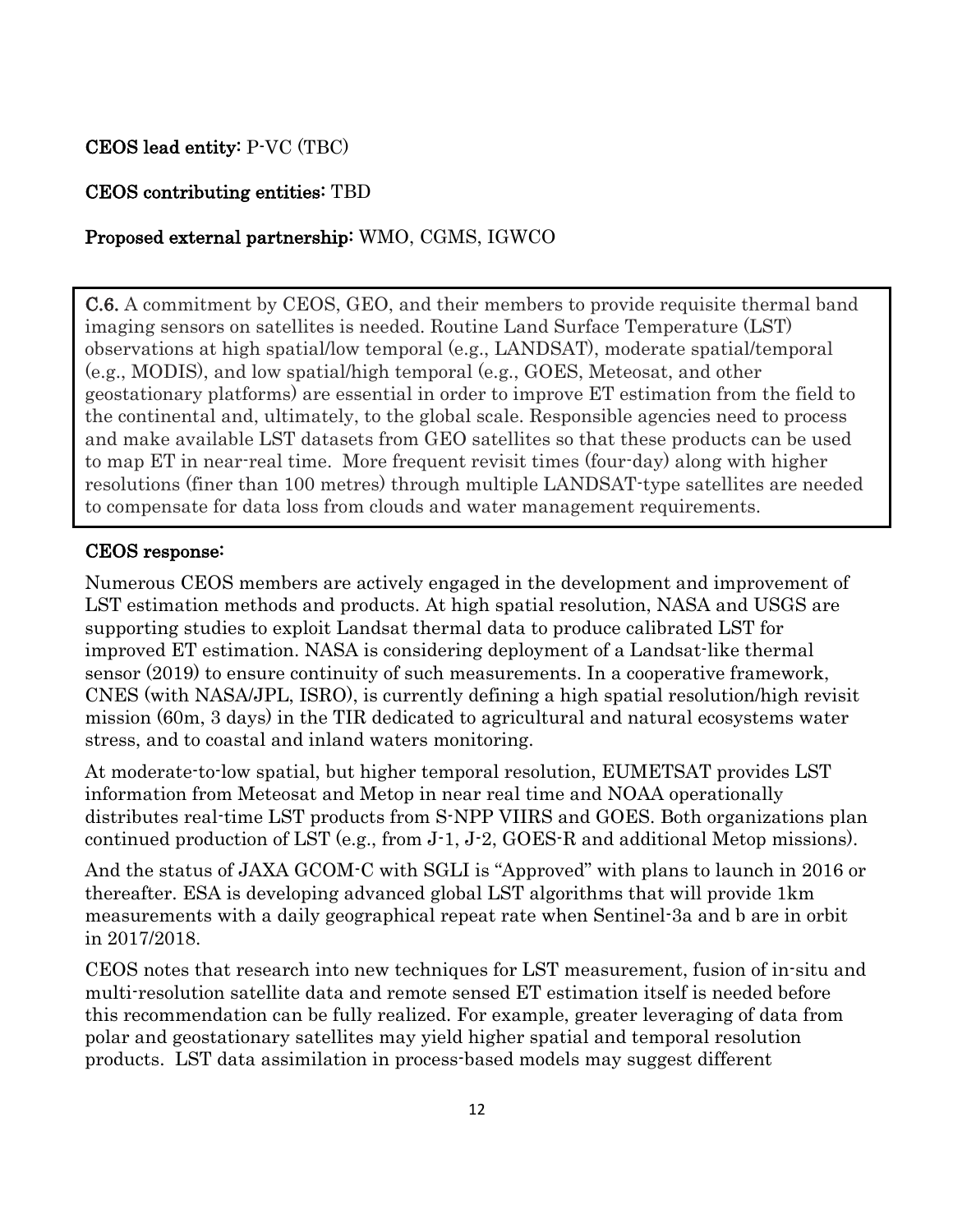approaches to measuring LST are needed to track ET. Furthermore, a greater focus on quality control, especially cloud screening, is required for geostationary LST observations.

A number of CEOS Agencies have expressed their commitment to research, develop and employ calibration and processing techniques that yield the highest quality LST observations allowed by system performance and available resources. Further, CEOS notes that the Land Surface Imaging Virtual Constellation has identified the coordination and optimization of LST contributions from CEOS Agencies in support of confirmed/ validated requirements for ET estimation as a key priority.

CEOS respectfully suggests that the demand for real-time provision of well-calibrated LST at fine spatial resolution (e.g., Landsat) should be carefully assessed, as meeting it would require significant and sustained additional investment.

CEOS notes that the GEO IGWCO should progress efforts to improve ground networks (in accordance with D.2) for cloud and atmospheric water vapour to ensure that there is confidence across users and governments that current, and proposed, satellite investment by CEOS Agencies are effective.

Proposed CEOS action for C.6: CEOS to coordinate its LST missions towards improved ET estimation.

## CEOS lead entity: LSI-VC

#### CEOS contributing entities: WGCV (TBC)

#### Proposed external partnership: WMO, CGMS, GTOS

C.7. GEO and CEOS should facilitate the planned NASA/German Aerospace Centre (DLR) joint GRACE II mission that will follow the current GRACE Twin (expected launch date of August 2017). GRACE II is expected to provide improved accuracy and resolution due to technological advances made during the past decade. It is essential for ensuring continuity of the many GRACE applications that have emerged. The U.S. National Research Council's Decadal Survey Study's call for a continuation of GRACE follow-on missions with lower-orbit, drag-free satellites with laser interferometry that yield higher spatial resolution data is also a priority for GEO.

#### CEOS response:

CEOS Agencies are supporting the next GRACE system, Grace follow-on (expected launch  $\sim$ 2017), which will demonstrate some improvements resulting from technological improvements as recommended.

CEOS suggests that the underlying issue is the need for better change detection of groundwater (or total water). Improved ranging from laser interferometry and moving to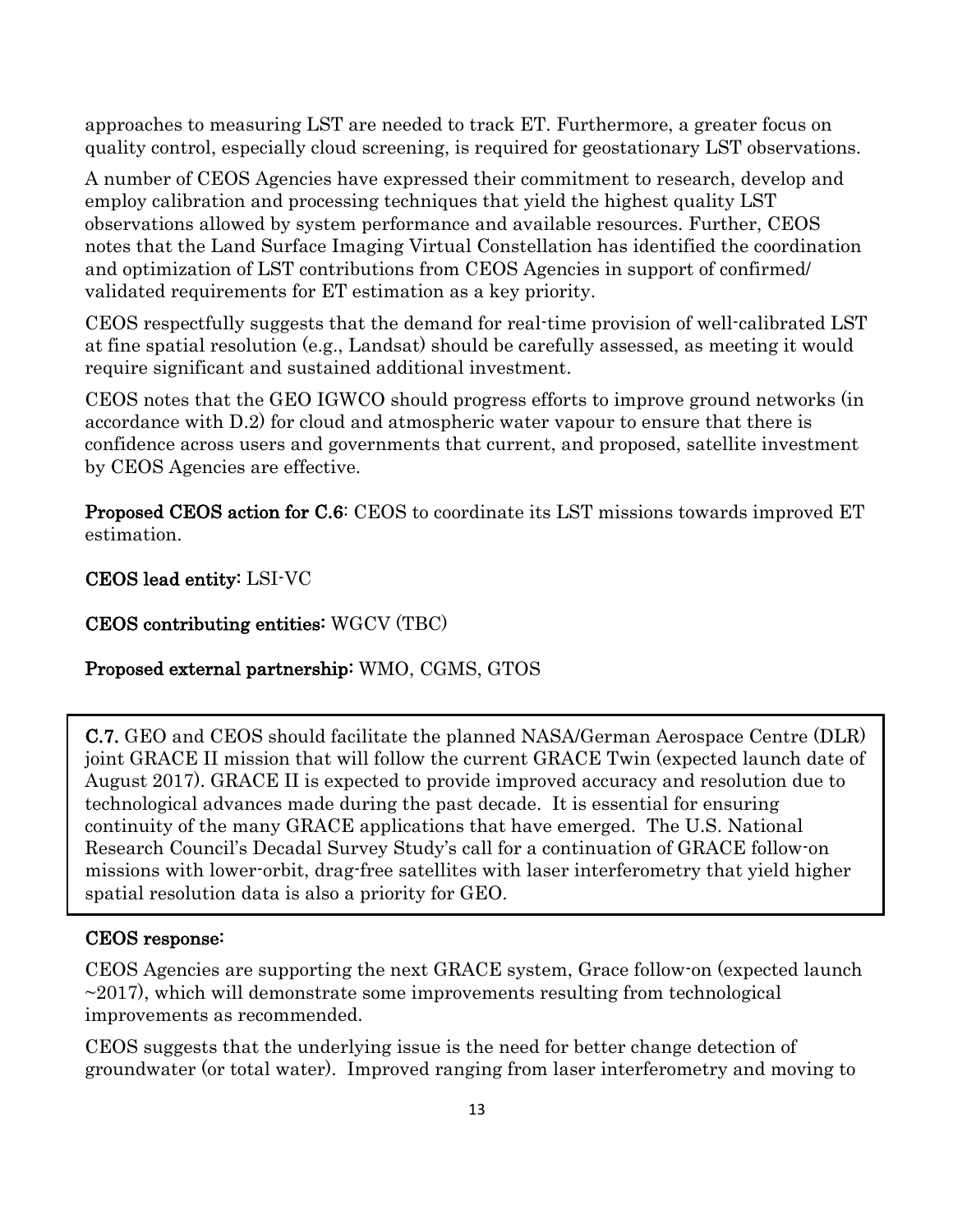a drag-free design would be helpful, and is being explored. However, factors to consider in the overall algorithmic approach, such as influences from atmospheric pressure and ocean circulation, and the need to couple the data with accurate estimates of snow, ice, soil moisture and vegetation water content, and CEOS will encourage Agencies to consider these in their longer-term plans. CEOS Agencies will require additional input from the user community, and additional resources, to study this issue comprehensively.

CEOS will require enhanced engagement from the relevant GEO initiatives and bodies to deliver on this.

**Proposed CEOS action for C.7:** This recommendation has been already implemented and no new CEOS action is required.

C.8. Plans for a mission optimized to measure cold season processes and variables from space drawing on experience with algorithms for cold season microwave measurements and cold season field projects should be developed.

#### CEOS response:

CEOS notes that supporting information in the GEOSS Water Strategy implies that this goal is aimed at freeze/thaw patterns, snow cover, snow water equivalent, and snow pack properties. CEOS notes that freeze-thaw aspects are addressed in the response to C.9.

CEOS is confident that this is being addressed. CEOS notes that Agencies have multiple satellites operational and planned to give information on snow cover and water equivalent, as well as to discern types of falling precipitation. Studies and field campaign activities are planned to further assess the capability of future satellite systems to improve observations of snow, in particular SWE, in more areas at enhanced spatial resolutions and with better accuracy.

Proposed CEOS action for C.8: The recommendation has been already addressed by CEOS Agencies and no new CEOS action is required.

C.9. Attention should be given to the further development of multichannel satellite sensors that will be able to provide freeze/thaw patterns under different vegetation conditions.

#### CEOS response:

CEOS notes the importance of understanding these patterns. Data from a range of current, planned, and considered CEOS missions and instruments, such as GCOM-C (vegetation conditions), SMOS, ASCAT, SMAP (surface freeze/thaw state), AirMOSS-P (Freeze/Thaw boundaries) and BIOMASS, AMSR-2, will support work in this area. CEOS further notes that CEOS Agencies have supported research in this area.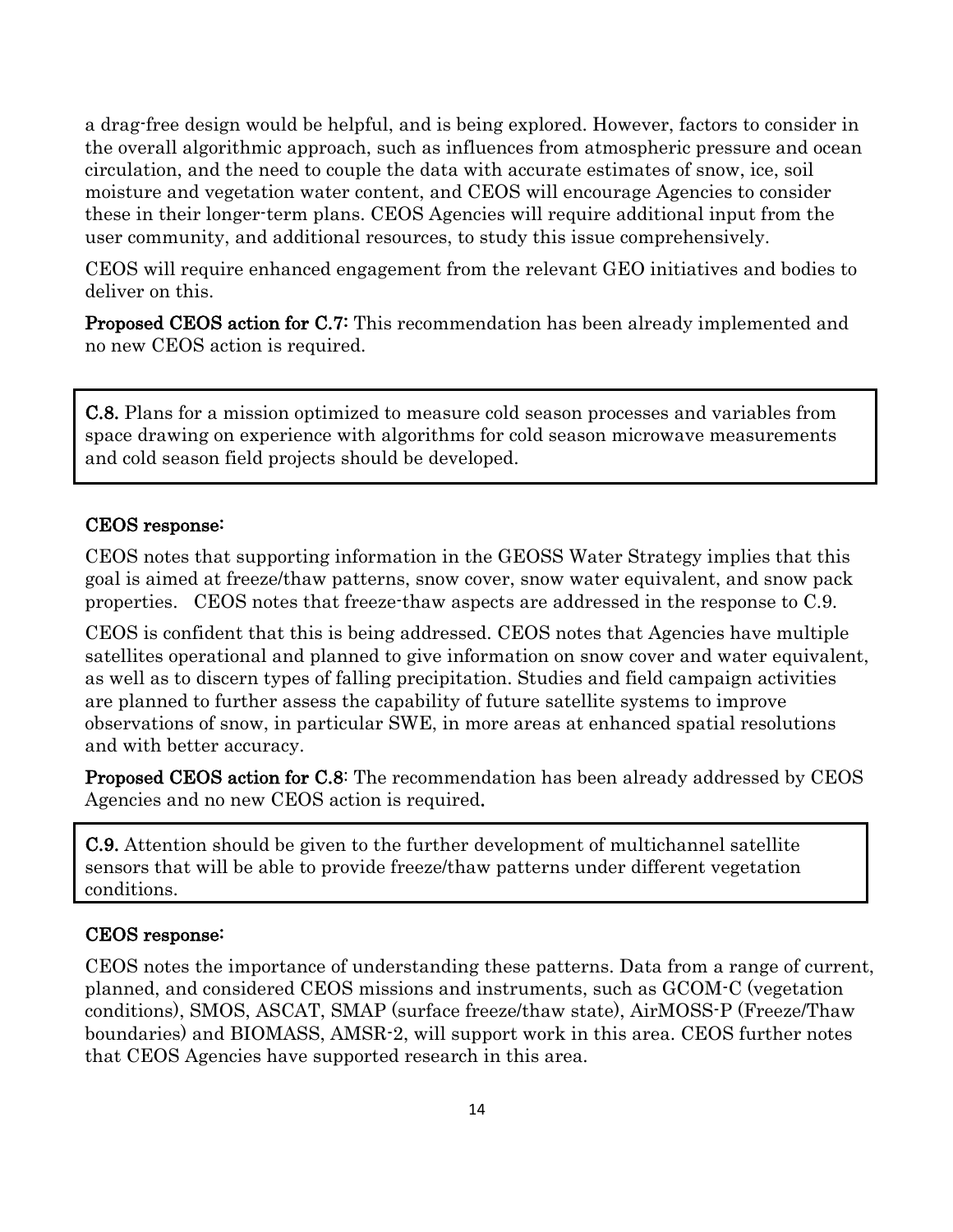CEOS suggests that GEO IGWCO more clearly articulate the measurements required, which will help identify any specific gaps and opportunities in current and planned measurements including merging datasets (see E.1).

Proposed CEOS action for C.9: The recommendation has already been addressed by CEOS Agencies and no new CEOS action is required unless additional observation requirements are identified.

C.10. A feasibility assessment should be undertaken to determine the benefits and technological difficulties of designing a hyperspectral satellite mission focused on water quality measurements.

#### CEOS response:

CEOS will undertake a high-level feasibility assessment of the benefits and technological difficulties of designing a hyperspectral satellite mission focused on inland, estuarine, deltaic and near coastal waters - as well as mapping macrophytes, macro-algae, seagrasses and coral reefs at significantly higher spatial resolution than 250m. CEOS notes that new information has emerged from the GEO Water Quality community in recent months suggesting that alternative approaches, involving augmenting designs of spaceborne sensors for terrestrial and ocean colour applications to allow improved inland, near coastal waters and benthic applications, could offer an alternative pathway to addressing the same underlying science questions. Accordingly, CEOS will also analyse the benefits and technological difficulties of this option as part of the high-level feasibility study.

CEOS will also examine the potential of establishing threshold and baseline observation requirements for sensors suitable for water quality applications. This information will inform CEOS Agencies when considering the potential to adapt their sensors to add this application area to their mission designs.

CEOS notes that funding for dedicated missions, or for enhancing or adapting mission designs, is a decision for individual Agencies and governments. CEOS recommends that the GEO Water community commence the process of defining inland and near-coastal and benthic habitat essential variables for water quality. CEOS recommends that this analysis should include a rigorous assessment of relative priority, linked to defined economic, social and environmental benefits. This information would be of great value in informing investment decisions.

Proposed CEOS action for C.10: CEOS to make a feasibility study on a hyperspectral satellite mission focused on water quality measurements.

CEOS lead entity: WSIST

CEOS contributing entities: LSI-VC (TBC), OCR-VC Proposed external partnerships: GEM, GEO Task WA-01-C4 and WA-01 IGWCO, IOCCG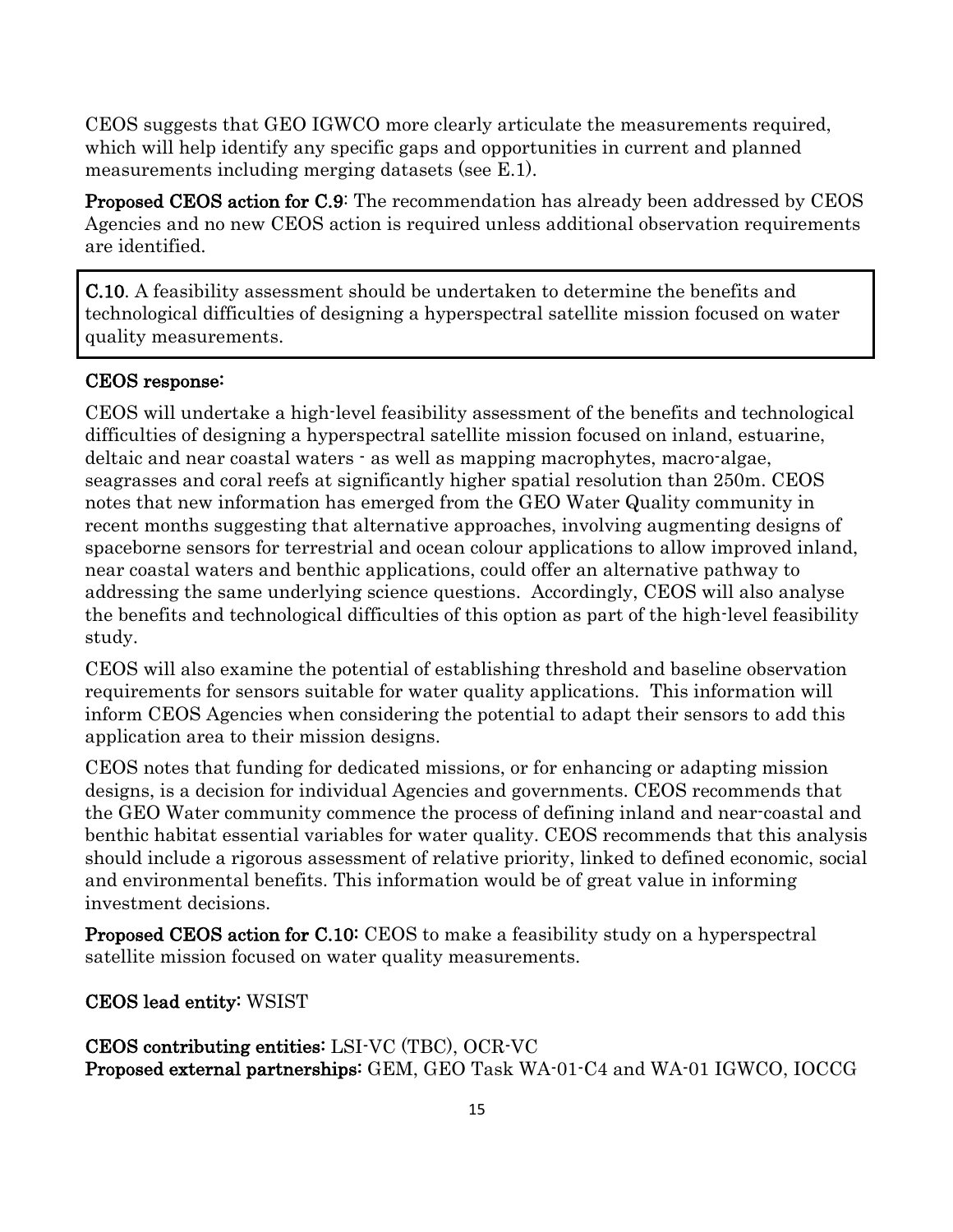# 3 Strengthening in-situ data acquisitions

CEOS will, consistent with its mission and objectives, support organizations with leadership on in-situ observations to address the recommendations in this section.

**D.2.** A global observational network dedicated to clouds and water vapour should be established. This network should include high-calibre radiosonde stations (some collocated with Baseline Surface Radiation Network stations, others in critical areas lacking such data, particularly equatorial zones), GPS, and lidars. These observations should be freely available to the scientific community.

#### CEOS response:

 $\overline{a}$ 

CEOS supports the notion of continued support to such networks (many already established through CEOS Agencies and other activities under CGMS, WMO, etc.) but urges the operators to make the data available to the scientific community.

D.5. A strong rationale should be developed in order to encourage increased financial commitments by GEO members and other nations to continuous operation and expansion of soil moisture networks. A strategy reviewing the optimum network size and trade-offs between the number of stations and equipment upgrades and demonstrating the benefits of soil moisture in key applications would be part of this rationale. The strategy should also review the benefits of supersites; the full spectrum of environmental variables would be measured. Support is also needed for follow-on missions such as GCOM-W2, which are necessary to provide long-term global soil moisture measurements.

#### CEOS response:

CEOS notes its support for the development of a strong rationale for any Earth observation-enabled initiatives, and the importance of such a rationale in securing increased financial commitments. CEOS requests further coordinated efforts by the in-situ and space communities for the development of Standard Operation Procedures, network calibration best practices, etc. CEOS is willing to support this work on a best-efforts basis. It should be noted that soil moisture networks are useful only under specific conditions especially with respect to spatial and temporal coverage and harmonisation. Some efforts have been made (see ISMIN) but work remains to be done. Specific studies to quantify representativity are needed but one should note that the soil moisture missions did start addressing the issue in their Cal/Val programmes (SMOS and SMAP). Cosmic ray proves are very interesting and have a significant areal representativity  $(2800<sub>m</sub>)$  but correspond to variable significant depth and are affected by varying vegetation cover. CEOS notes its contribution under C.4 in relation to satellite sensing of soil moisture, including GCOM-W2, SMOS Follow-on or W-COM, which are under consideration.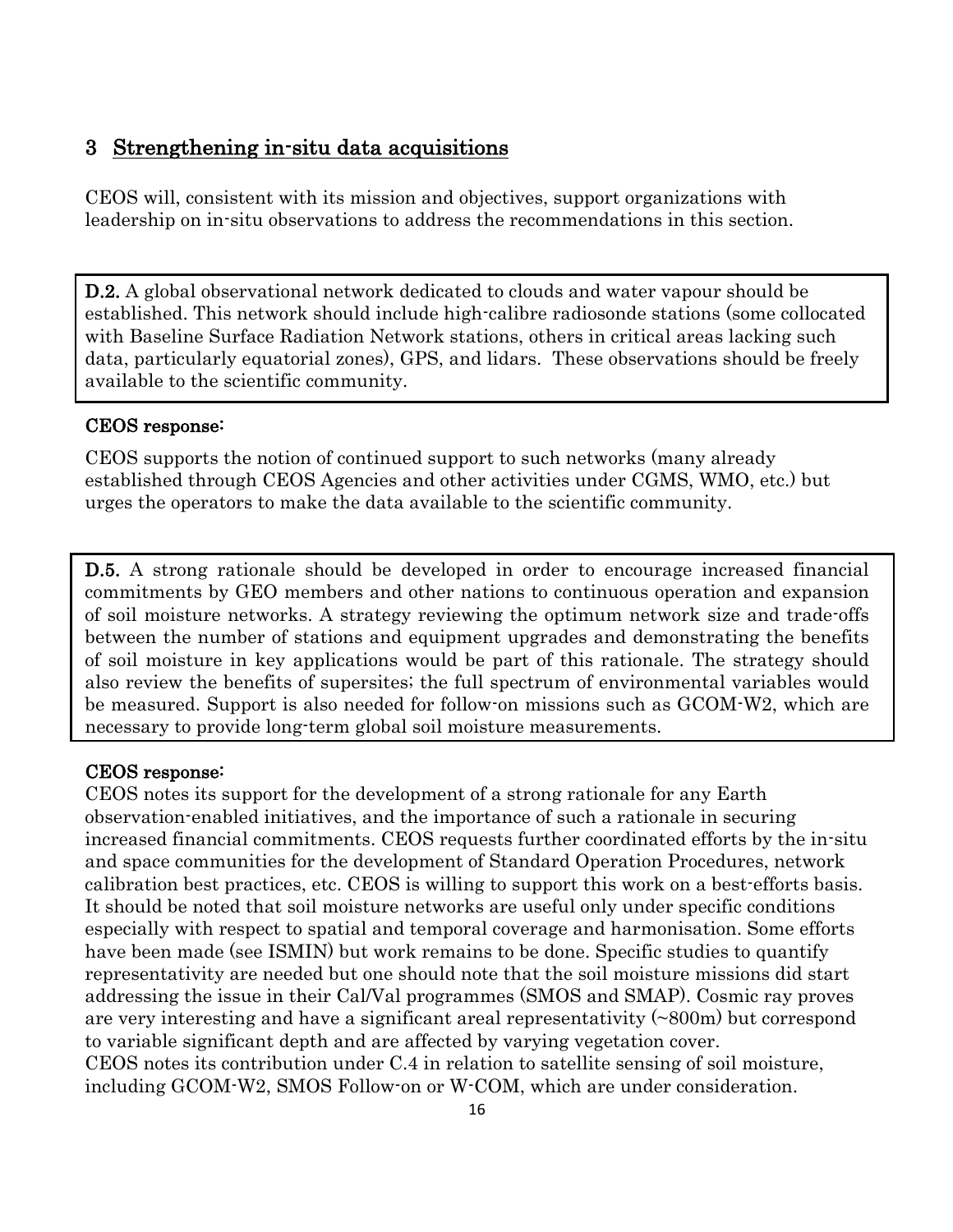A joint programme leading to an operational soil moisture satellite product based on SMOS/SMAP track record seems a strong case to promote as it provides a global homogeneous and uniform set of soil moisture fields.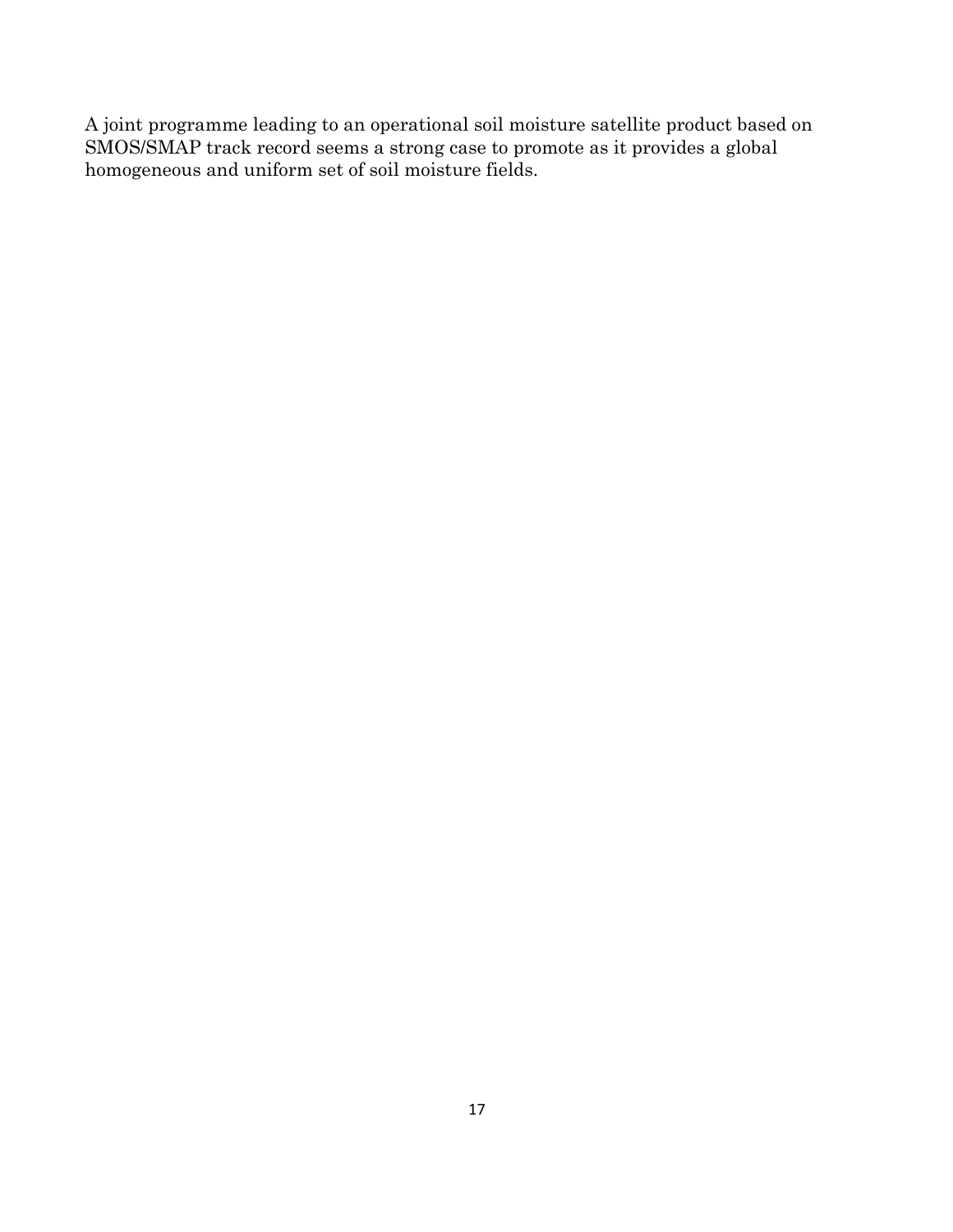# 4 Encouraging and conducting research and product development

E.1. Research on individual-sensor and multi-sensor algorithms should be supported. Operationally useful estimates from individual sensors over complex terrain, icy/snowy surfaces, coast, and land (in general) are priorities that require substantial development work. Improved algorithms for the objective, optimal combination of precipitation observations from widely disparate sources must see continued research and development, potentially including assimilation approaches. Conversely, as an additional initiative, combinations incorporating both observations and numerical model/reanalysis estimates should be supported. This action should particularly benefit polar and cool-season midlatitude regions, since the numerical results tend to validate better in those conditions.

#### CEOS response:

-

CEOS Agencies confirm that they are engaged in several R&D activities (some of which have led to operational products) that are paving the way for multi-sensor precipitation products. A wide range of techniques have been used to date, although the use of NWP model information is likely limited at this stage. Continued international coordination through various precipitation working groups (i.e., CGMS/IPWG and CEOS/P-VC) is encouraged, where many of the state-of-the-art techniques are discussed, intercompared, etc.

**E.5.** High priority should be given to generating improved global soil texture maps in order to improve modelling and retrieval of soil moisture. Furthermore, a more concerted effort is needed to develop an integrated soil moisture product.

#### CEOS response:

CEOS Agencies will continue to support programs with the aim of verifying and validating national forest and land cover change. A range of existing data types are under-used in characterising soil texture, and CEOS would encourage the GEO IGWCO to evaluate how existing data types (such as SAR) could be optimally used. CEOS notes that numerous activities exist across the world and those should be closely coordinated, in particular with the Global Terrestrial Observation System (GTOS) GOFC-GOLD panel (http://www.fao.org/gtos/gofc-gold/index.html).

CEOS notes that soil texture data are required for soil moisture retrieval algorithms, and that, without this information, the value of satellite soil moisture observations cannot be fully realised. Currently, the data used by the soil moisture and land surface modeling communities are from the datasets of Reynolds, Jackson and Rawls (1999, WRR) based on the FAO world soil map. CEOS notes there is significant opportunity to improve these and therefore improve soil moisture algorithms and/or land surface models.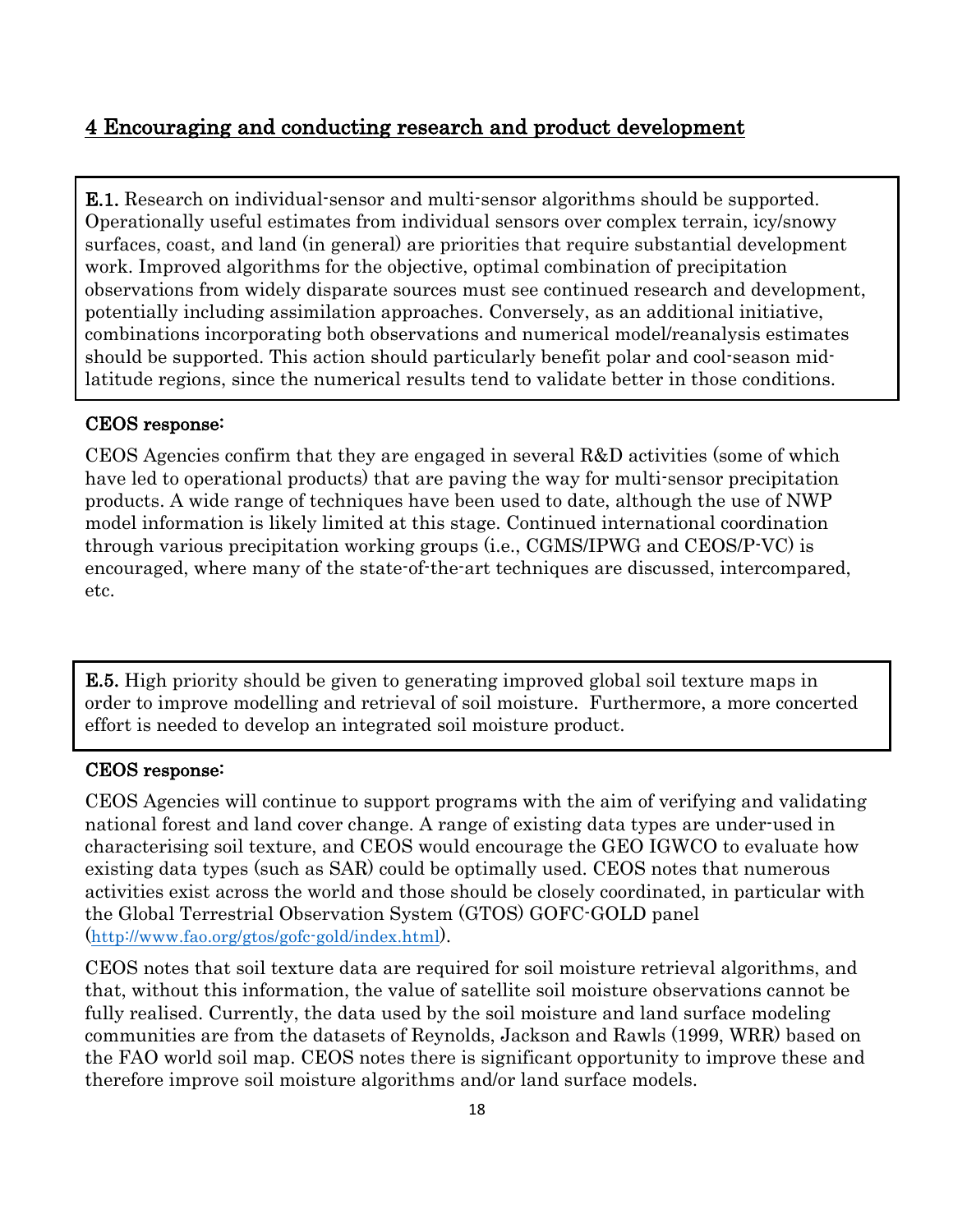CEOS notes the importance of generating improved the global soil texture map in order to improve modeling and retrieval of soil moisture and to coordinate development of integrated soil moisture products. CEOS will define its soil texture map requirements, and communicate them to IGWCO.

**E.7.** A dataset including all bathymetry of all surface water bodies around the globe should be developed, possibly under the leadership of UN Water.

#### CEOS response:

CEOS notes that a range of existing, planned, and considered satellite missions provide datasets that could help provide the backbone for such an effort.

CEOS notes that for inland waters and coastal and coral reef areas with permanently water-covered areas, spectral inversion methods and stereo photogrammetric methods can be applied using high  $\leq 30$  m) and moderate  $\leq 30$  m) resolution satellite imagery. CEOS further notes that for water bodies with temporarily exposed areas, rating curves and advanced statistics applied to long term mid- to high-spatial resolution archives can provide digital elevation models.

CEOS Agencies are also exploring techniques that mine the long time-series of moderateresolution satellite data, using semi-analytical spectral inversion methods and advanced statistics, to develop DEMs and shallow-water bathymetry products at continental-scales with potential applicability to global scale. CEOS agrees that there is value in exploring opportunities to integrate all these different approaches to maximise the value of existing satellite data.

CEOS suggests that a global approach will require global agreement on the methodology to obtain a reliable consistent bathymetry product, requiring coordination among a range of stakeholders. CEOS would be willing to contribute to such an activity, if appropriately led and coordinated.

CEOS notes that there are GEO foundational activities to address this issue (TBC). CEOS will consider joining any external activities to define a methodology to develop global bathymetry of surface waters using satellite data.

E.8. The feasibility of establishing a monitoring system of man-made reservoirs should be developed. The end result of this review could be the use of current and planned data systems to provide a real-time monitoring system of the surface water in storage.

#### CEOS response:

A variety of groups within the remote sensing community have been researching methods to identify surface water bodies (including lakes and reservoirs) and monitor their areal extent over time. Efforts to estimate and monitor their volume require information on both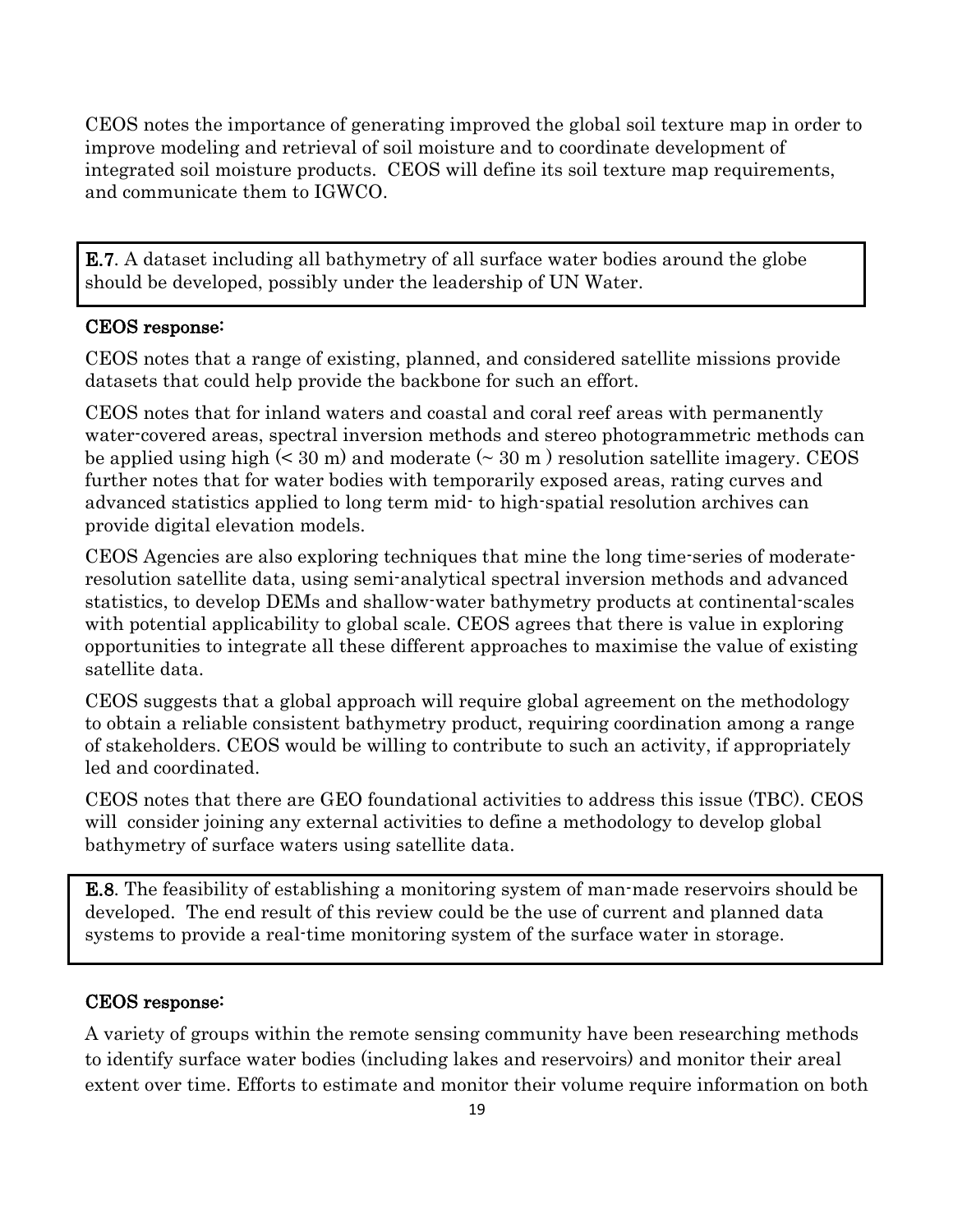bathymetry (see recommendation E.7) and stage (i.e., water surface height). The capability to monitor stage reliably through satellite remote sensing is scale/resolution dependent. The planned NASA/CNES SWOT mission (estimated launch date 2020) will provide information on stage for lakes and reservoirs of sufficient size. Research on SWOT algorithm development, calibration and validation across a wide variety of environments and scales is being supported in the interim. Additional discussion of requirements and specification is necessary to address this and related recommendations. CEOS Agencies commit to participation in a GEOSS user/working group formulated to define a global framework for reservoir monitoring. Coordination of such CEOS involvement would be led by CNES.

USGS is investigating the use of Landsat to systematically monitor the extent of surface waters at high spatial resolution. While these measurements in themselves to not provide absolute information on storage, they can be used to index changes in storage conditions and, in combination with other satellite or in-situ data, can be used to estimate and monitor surface water in storage.

CEOS will consider participating in GEO activities to define a global framework for surface water storage monitoring.

E.9. An initiative should be launched to assess the feasibility of combining in-situ measurements and GRACE satellite data to produce an integrated groundwater product on a regional basis.

#### CEOS response:

٦

CEOS Agencies have explored, and will continue to explore, combining GRACE information with other in-situ and satellite observations through data assimilation techniques and land surface modeling to produce enhanced groundwater assessments. Information will be made available to GEO and the water cycle community through peer reviewed publications on achieved capabilities and limitations of current approaches. It is thought that the enhanced assessment will have some utility for the water management community, albeit still limited due to the coarse nature of observations available from GRACE. CEOS will continue to explore combining GRACE information with in-situ observations as part of its routine activities.

**E.10.** Priority should be given to research on the development of algorithms and new sensors to measure the water equivalent of snow on the ground under a wide range of vegetation conditions. Furthermore, it may be possible to design improved algorithms to more effectively utilize existing data sources.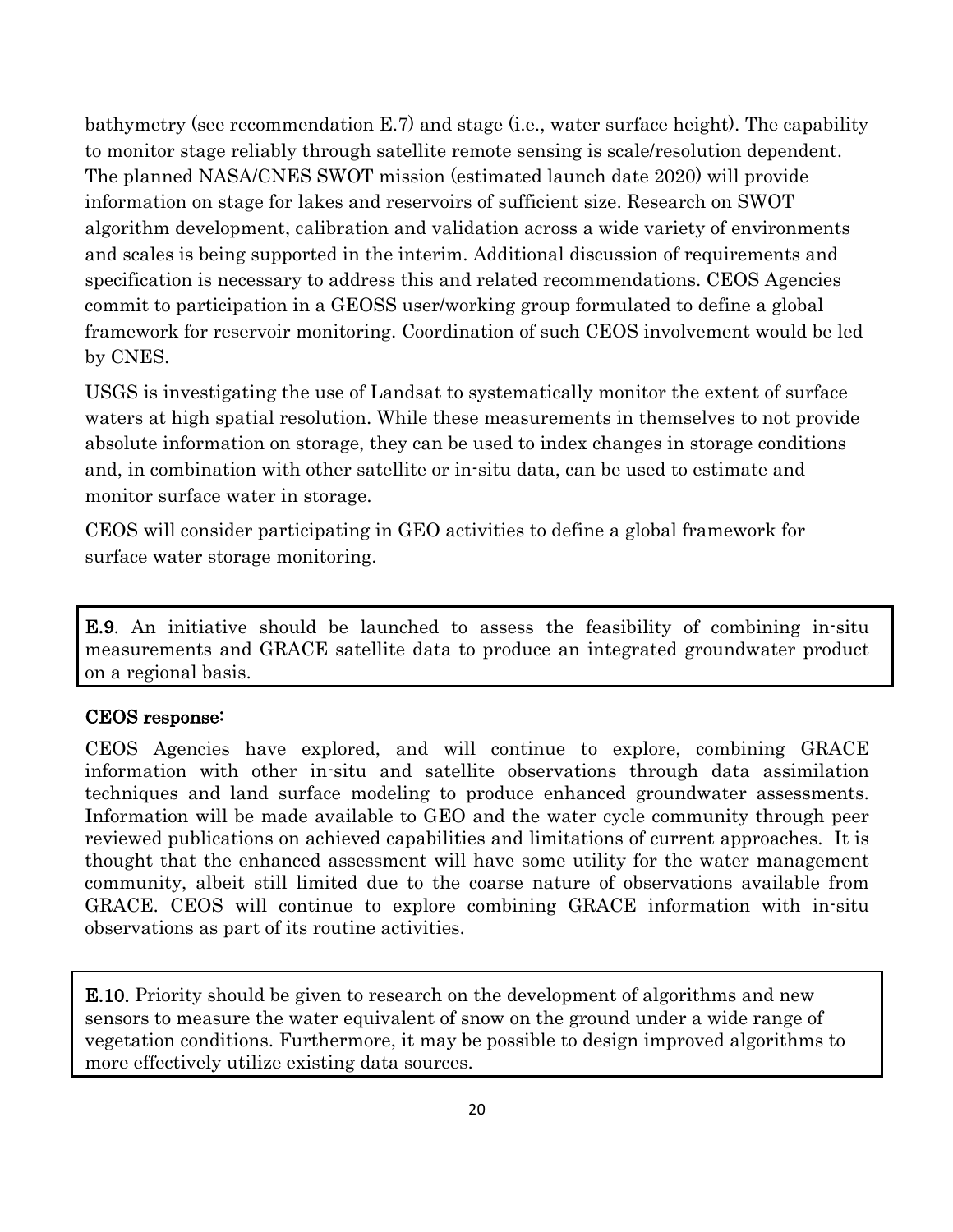### CEOS response:

CEOS notes that Agencies are considering missions/programs dedicated to advance the measurement of snow properties from space, and opportunities to generate a suite of snow products as part of their baseline programs. CEOS Agencies are also involved in dedicated field campaigns focussed on snow and ice to help validate satellite measurements.

**E.11.** An initiative should be launched to develop a research-quality dataset of the climatology of snow properties, initially regionally, and eventually globally, integrating insitu, microwave, and visible snow measurements. Efficient ways should be found for distributing the data among all interested researchers.

#### CEOS response:

CEOS notes that several CEOS Agencies are engaged in such activities, although coordination to date is limited to WMO's GCW program. Additionally, the WCRP CliC can be considered, although much like GCW, there is no coordination on this activity.

CEOS agencies are generating products in response to GCOS ECV's, including snow cover. If an initiative to develop a research-quality dataset of the climatology of snow properties is launched, CEOS will consider how it can support such an initiative. CEOS notes that the WGClimate is available as a contact point for information and advice on use of space data for monitoring snow cover.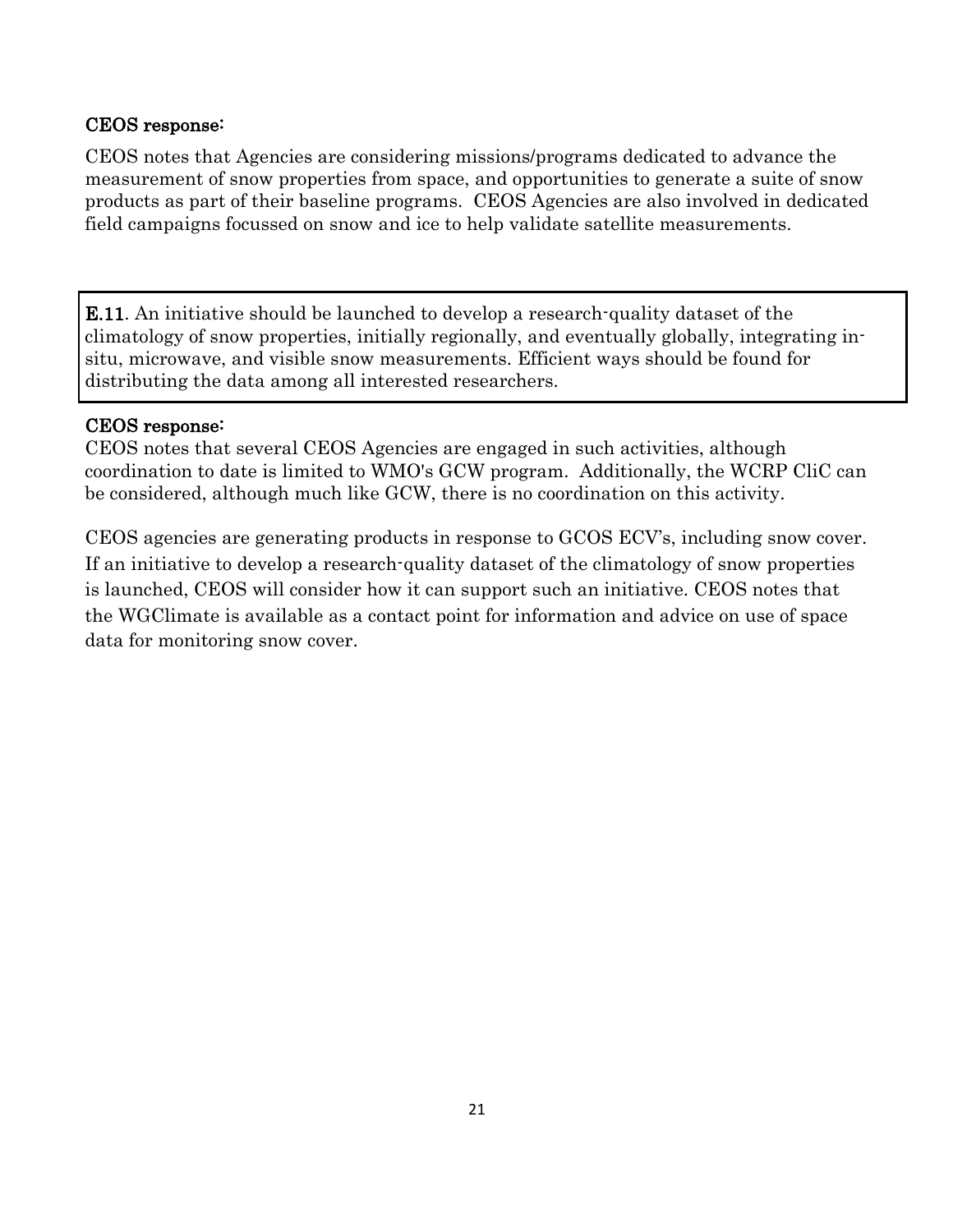# 5 Facilitating data sharing and common standards

**F.1.** Institutions maintaining archives of water cycle variables should apply modern standards of open data stewardship. High-quality products require consistently processed, long-term datasets that are readily available, preferably including one version in the original coordinates (for example, swath-footprint for satellite data). As new qualitycontrol procedures and algorithms are developed, these archives should be reprocessed to ensure that the community has ready access to consistently processed estimates for the entire period of record.

# CEOS response:

I

j

CEOS is committed to improving the discoverability and accessibility of the data and products of its Agencies, and enhancing the application of data stewardship principles, within and across Agency programmes. These efforts are led by the Working Group on Information Systems and Services (WGISS), which has published a range of best practice guides linked to broader GEO activities and principles. This group is now working closely with Agencies to embed these best practice guides into internal systems, and has made significant progress through initiatives such as the IDN, FedEO and CWIC.

A number of CEOS Ad-hoc Teams, working with WGISS, are exploring next-generation architectures for the exploitation of very large volumes (multi-petabyte scale) of satellite data using advanced statistical techniques and high performance computing. Such architectures also have significant potential to enable the water community to better harness existing and future satellite missions, and combine satellite data with in-situ data, potentially delivering products based on existing or planned missions rather than requiring specific new satellites. Discussion with the GEO IGWCO on this issue would be welcome.

CEOS Virtual Constellations, and many individual CEOS Agencies, have protocols in place to reprocess datasets. CEOS acknowledges challenges of data reprocessing and its significant impact on resources. CEOS is open to discussions with the GEO IGWCO on opportunities to improve and better coordinate reprocessing protocols and campaigns. CEOS notes the importance of having clear provenance chains from the sensor to the enduser products for certain applications, particularly those feeding into regulatory processes.

F.6. GEO should develop plans to ensure that vitally needed telecommunications infrastructure be established in order to ensure data availability in the developing world and to support the transmission of high-volume satellite datasets during the coming decades.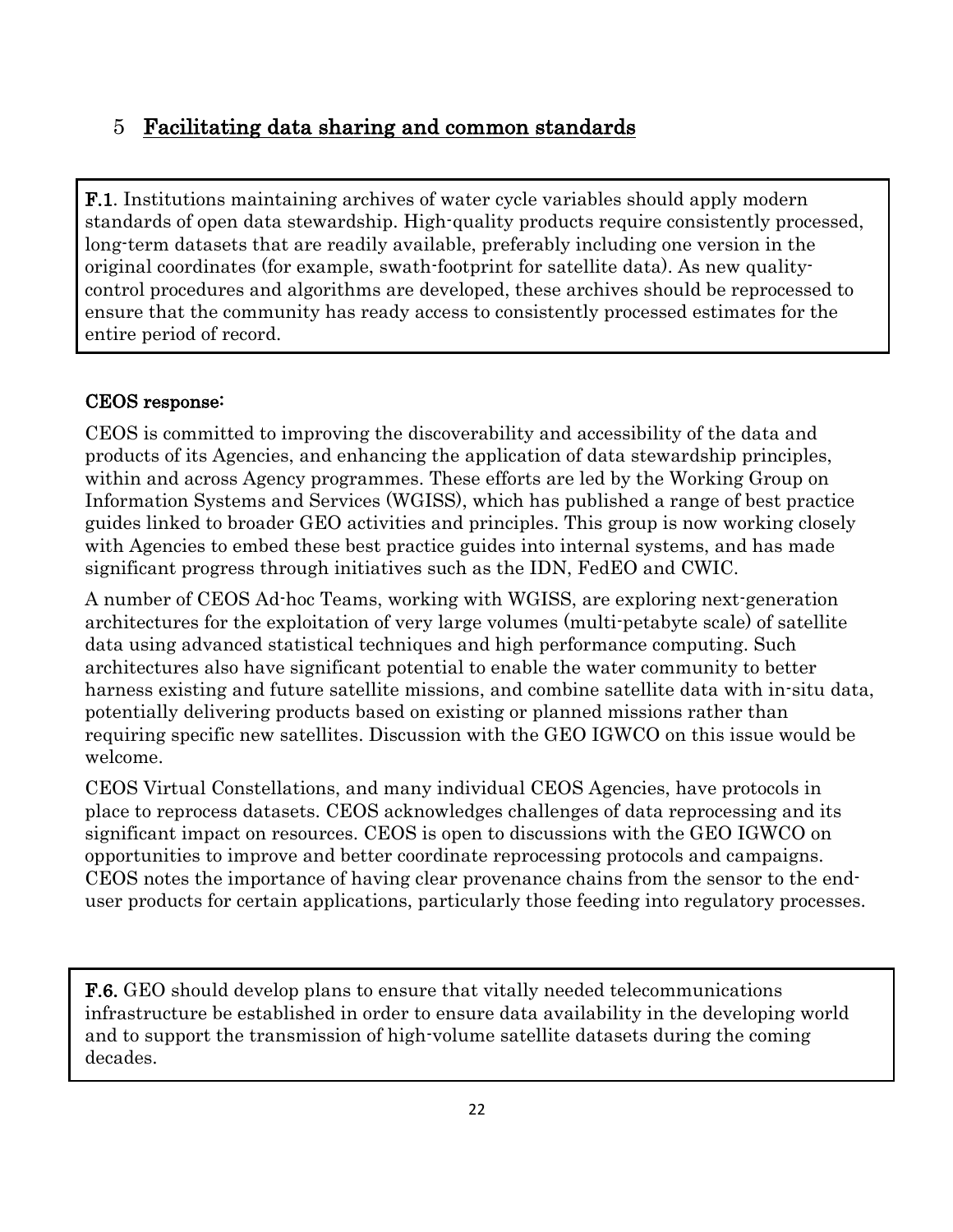## CEOS response:

CEOS notes that this recommendation is directed to GEO. CEOS will consider how to support this recommendation once GEO develops plans for infrastructure of data availability. CEOS does, however, refer again to its response to F.1 noting the potential for next-generation data architectures (where users go to the data rather than vice-versa) may be a key part of the solution to use of very large data sets.

CEOS notes that new approaches, such as cloud computing and the CEOS DataCube platform, offer significant potential to ameliorate the problems historically caused by low bandwidth. The ability to 'bring users to the data' should be fully explored and exploited, as it may be more feasible than building high-speed links capable of sustaining many Terabytes of data transfer a day. Moreover, in many cases, telecommunication link capacity is only one factor, with the ability to store, retrieve, process and analyse very large space datasets also lacking.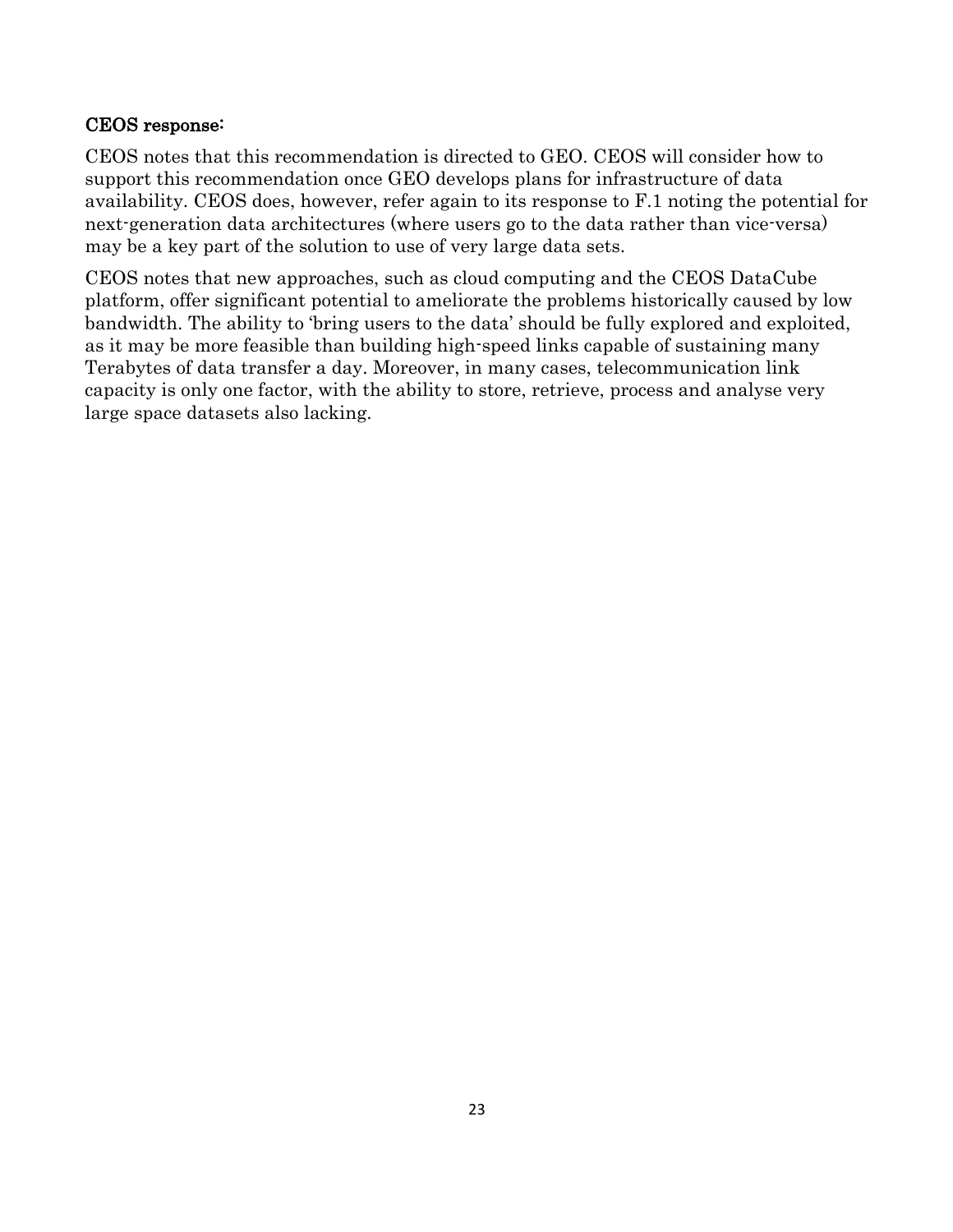# 6 Expanding capacity development

CEOS will, consistent with its mission and objectives, support other organisations to address the recommendations in this section.

G.3. Periodic GEO Water Strategy capacity-building workshops should be convened, without specific geographical focus, to develop a broad strategy for GEO Water capacitybuilding. These workshops should focus on developing synergies between the work done in different geographical areas, a means for more effectively transferring the results from one region to another, and common training materials that can be used in different geographical areas.

## CEOS response:

j

1

This recommendation is directed to GEO. CEOS Agencies will consider participation in planned GEO Capacity Building Workshops, as they are planned. CEOS, through its Working Group on Capacity Development and Data Democracy, is happy to contribute to the proposed GEO Water Strategy capacity-building workshops as part of core business.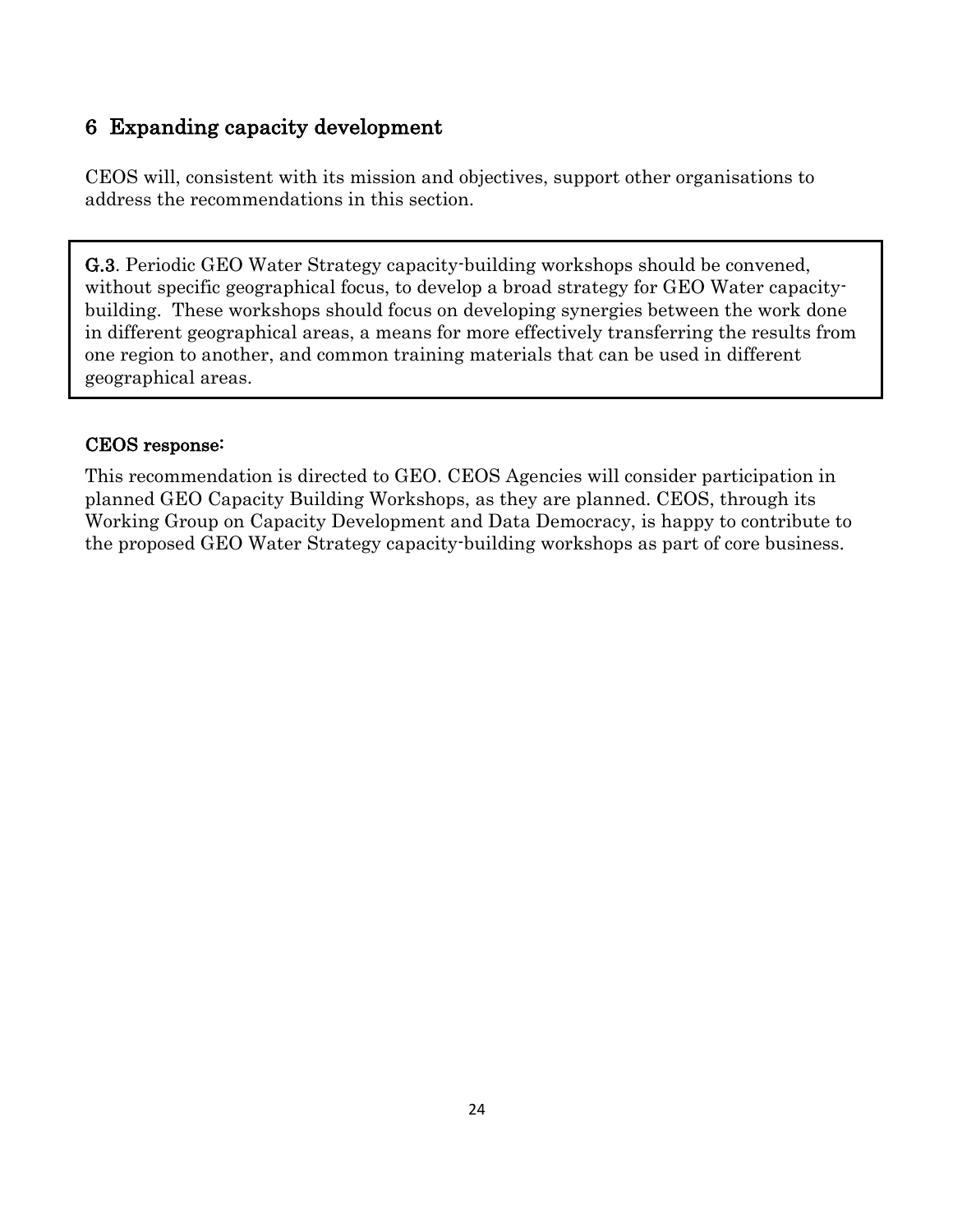# 7 Additional recommendations

Although not listed in the 22 recommendations CEOS may also wish to provide input on the following two recommendations that were cited later by the IGWCO CoP leader as having relevance for CEOS..

A.1. A study of the methods for assessing the requirements and needs of users should be undertaken by identifying precisely how different observational data types and derived information products end-applications sectors are used in decision-making tasks. Based on the results of this study, an analysis should be carried out to design the best available integrated observing technology and data analysis systems that deliver data products in a form that satisfies the input requirements of the end-user decision-making process. This would entail some well-designed workshops, with strong representation of the user community.

## CEOS response:

L

l

l

CEOS considers that identifying user requirements for Earth observation is one of the most critical tasks of GEO for SBA`s. CEOS will be willing to participate in discussion with GEO with regard to how a study of the methods for assessing the requirements and needs of users should be undertaken.

A.3. A global-scale coordinated initiative should be developed and implemented to advance the future use of satellite remote sensing for water quality applications. Factors such as the community requirements for continuity of existing satellites, development of new and improved sensor/platform technology, algorithm development, calibration/validation activities, and improvements in open and free data accessibility should be part of this initiative.

#### CEOS response:

CEOS notes that this recommendation is already being progressed through the GEO Global Water Quality Community of Practice, with participation from a range of CEOS Agencies. CEOS notes that IOCCG is developing the IOCCG report on global water quality monitoring.

CEOS will consider its involvement when further information on the global water quality framework becomes available.